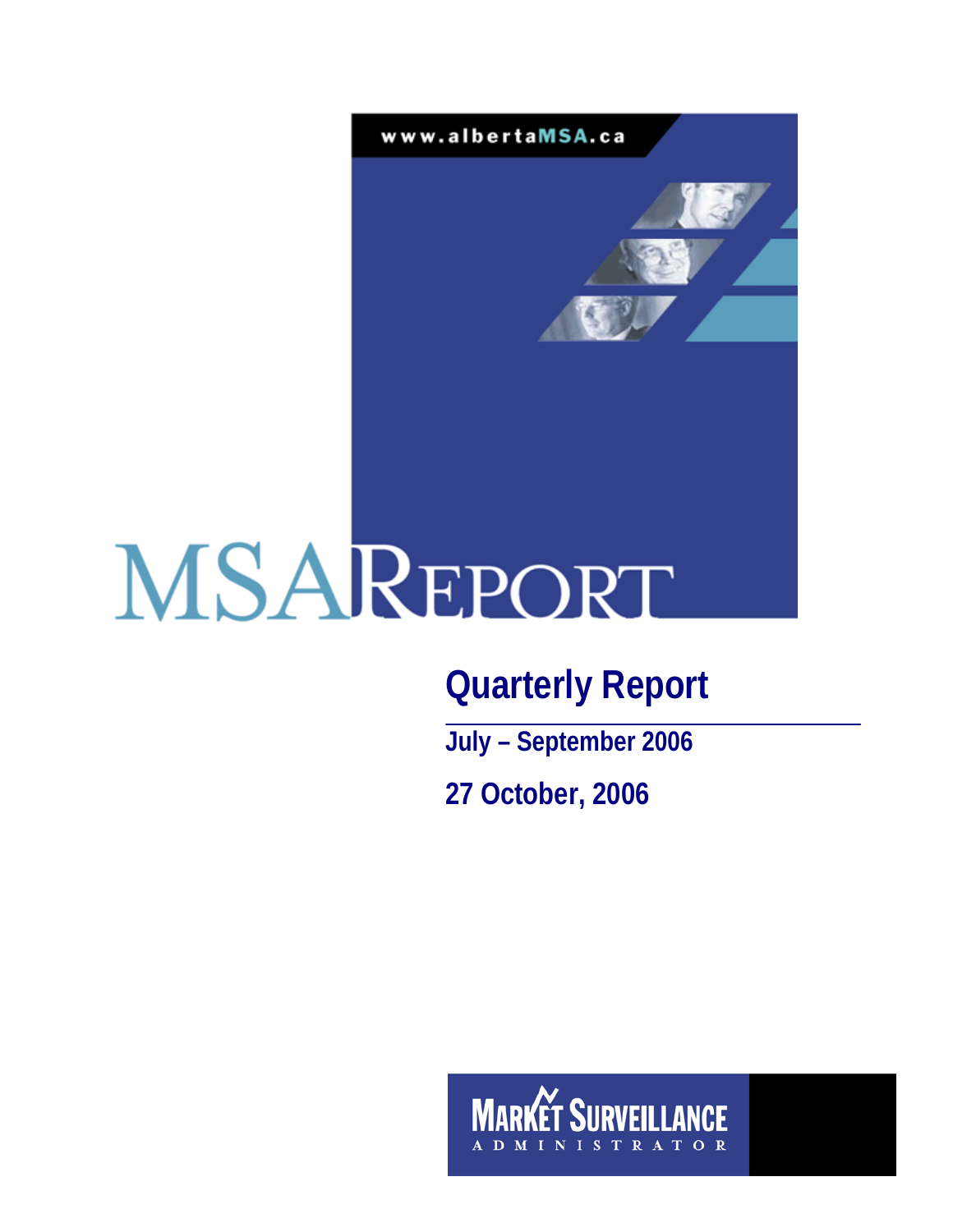# **TABLE OF CONTENTS**

# **PAGE**

| $\mathbf{1}$ |     |                                                           |  |
|--------------|-----|-----------------------------------------------------------|--|
|              | 1.1 |                                                           |  |
|              | 1.2 |                                                           |  |
|              | 1.3 |                                                           |  |
|              | 1.4 |                                                           |  |
|              | 1.5 |                                                           |  |
|              | 1.6 |                                                           |  |
|              |     | <b>APPENDIX A - WHOLESALE ENERGY MARKET METRICS  10</b>   |  |
|              |     |                                                           |  |
|              |     | <b>APPENDIX C - ANCILLARY SERVICES MARKET METRICS  20</b> |  |

# **LIST OF FIGURES**

| Figure 3 - Wholesale Electricity Price with AECO Gas Price 11          |  |
|------------------------------------------------------------------------|--|
| Figure 4 - Price Setters by Submitting Customer (All Hours)  12        |  |
|                                                                        |  |
|                                                                        |  |
|                                                                        |  |
|                                                                        |  |
| Figure 9 - Market Share of Importers and Exporters (Q3/06) 16          |  |
|                                                                        |  |
|                                                                        |  |
|                                                                        |  |
|                                                                        |  |
|                                                                        |  |
| Figure 15 - Active Settlement Prices - All Markets (Watt-ex and OTC)20 |  |
| Figure 16 - Standby Premiums - All Markets (Watt-ex and OTC) 21        |  |
| Figure 17 - Activation Prices - All Markets (Watt-ex and OTC) 21       |  |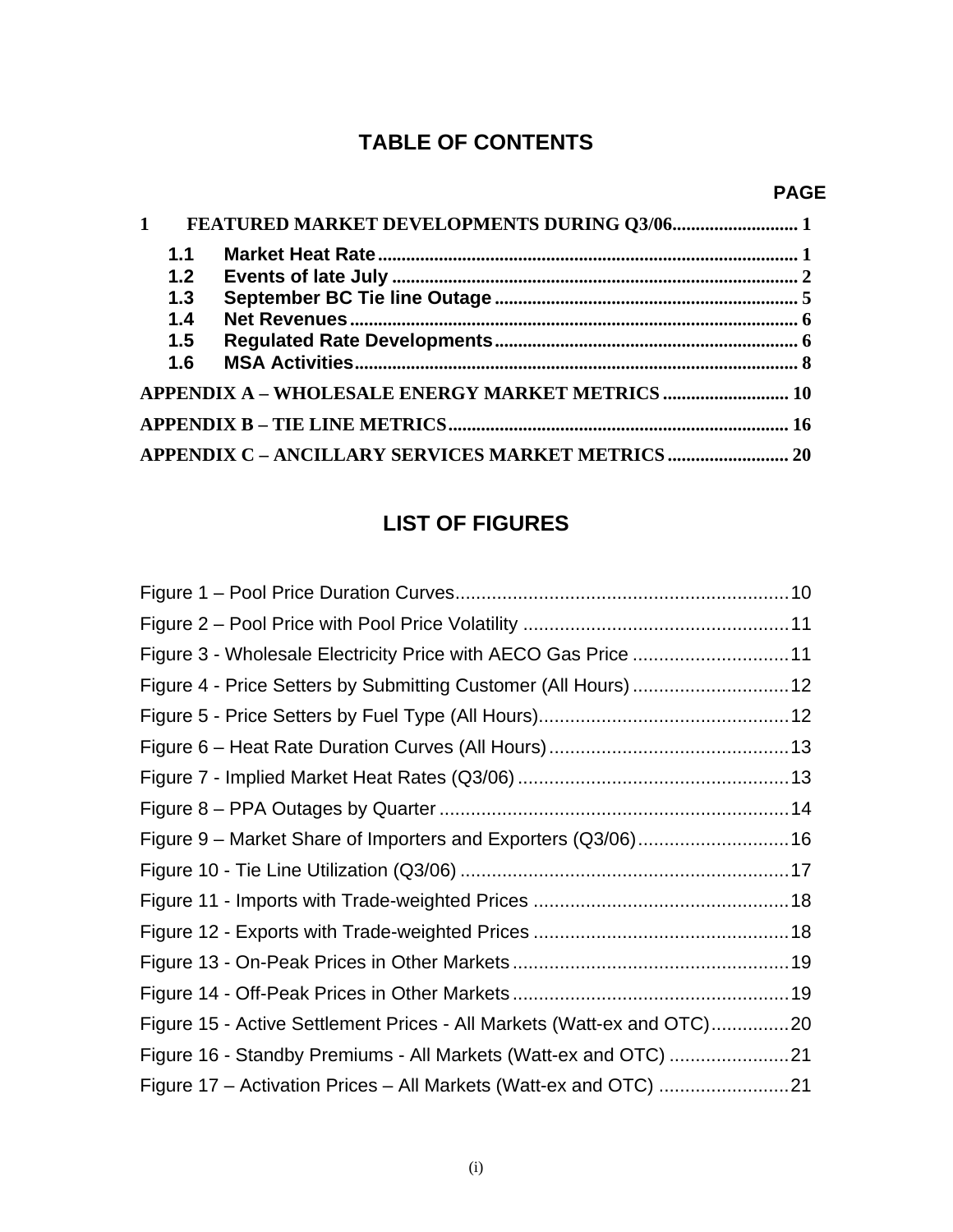| Figure 22 - Active Supplemental Reserve Settlement Price by Market24 |  |
|----------------------------------------------------------------------|--|
|                                                                      |  |
|                                                                      |  |
|                                                                      |  |

# **LIST OF TABLES**

| Table 3 - MW Weighted Portfolio Target Availability (%) vs Actual Availability (%) |  |
|------------------------------------------------------------------------------------|--|
|                                                                                    |  |
|                                                                                    |  |
|                                                                                    |  |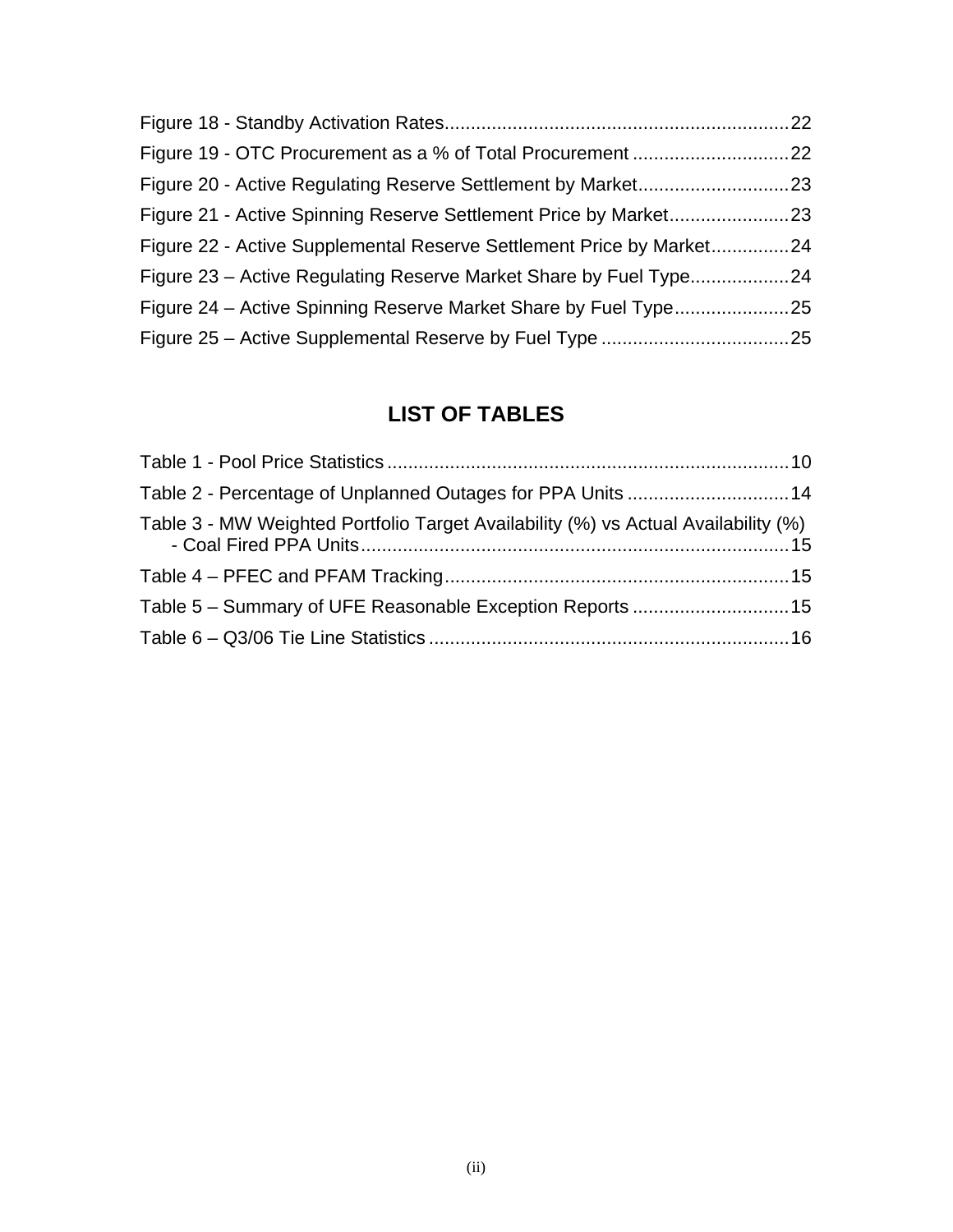#### **1 FEATURED MARKET DEVELOPMENTS DURING Q3/06**

#### **1.1 Market Heat Rate**

Implied market heat rates moved substantially higher in Q3/06, averaging 17.9 GJ/MWh relative to 9.5 GJ/MWh last quarter and 7.4 GJ/MWh in the same quarter last year. System events of late July leading to record Pool prices were a significant driver with an average on-peak heat rate for July of 30.0 GJ/MWh. While elevated July heat rates were driven in large measure by scarcity of supply, the decline, then increase of heat rates through August and September reflected the fluctuating trend in natural gas prices with Alberta gas prices ending Q3/06 at \$3.49/GJ, down 50% from August highs.

On a historical basis, 17.9 GJ/MWh is the highest quarterly average market heat rate value observed since 2000. The table below shows Q3/06 ranking fourth highest in terms of average implied heat rate among all quarters back to 1999. Note that the efficiency of gas units in the system is currently much higher than it was in 1999 – 2000 thus the market heat rate observed in Q3/06 is even more exceptional than an equal value in 1999/00. A combined cycle gas generator with an efficiency rating of 7.5 GJ/MWh would have at least met its variable cost of gas 85% of the time through Q3/06 up from approximately 50% of the time during Q2/06 (see Appendix A, Figure 6).

| Quarter | <b>Average Implied Heat Rate</b><br>(GJ/MWh) |
|---------|----------------------------------------------|
| Q3/00   | 33.7                                         |
| Q4/00   | 29.0                                         |
| Q2/00   | 19.1                                         |
| Q3/06   | 17.9                                         |
| Q1/00   | 17.8                                         |
| Q2/99   | 16.9                                         |
| Q3/01   | 16.1                                         |
| Q3/99   | 15.6                                         |
| Q2/01   | 15.4                                         |
| Q4/99   | 14.7                                         |

#### **Ten Highest Average Quarterly Heat Rates (1999 – 2006)**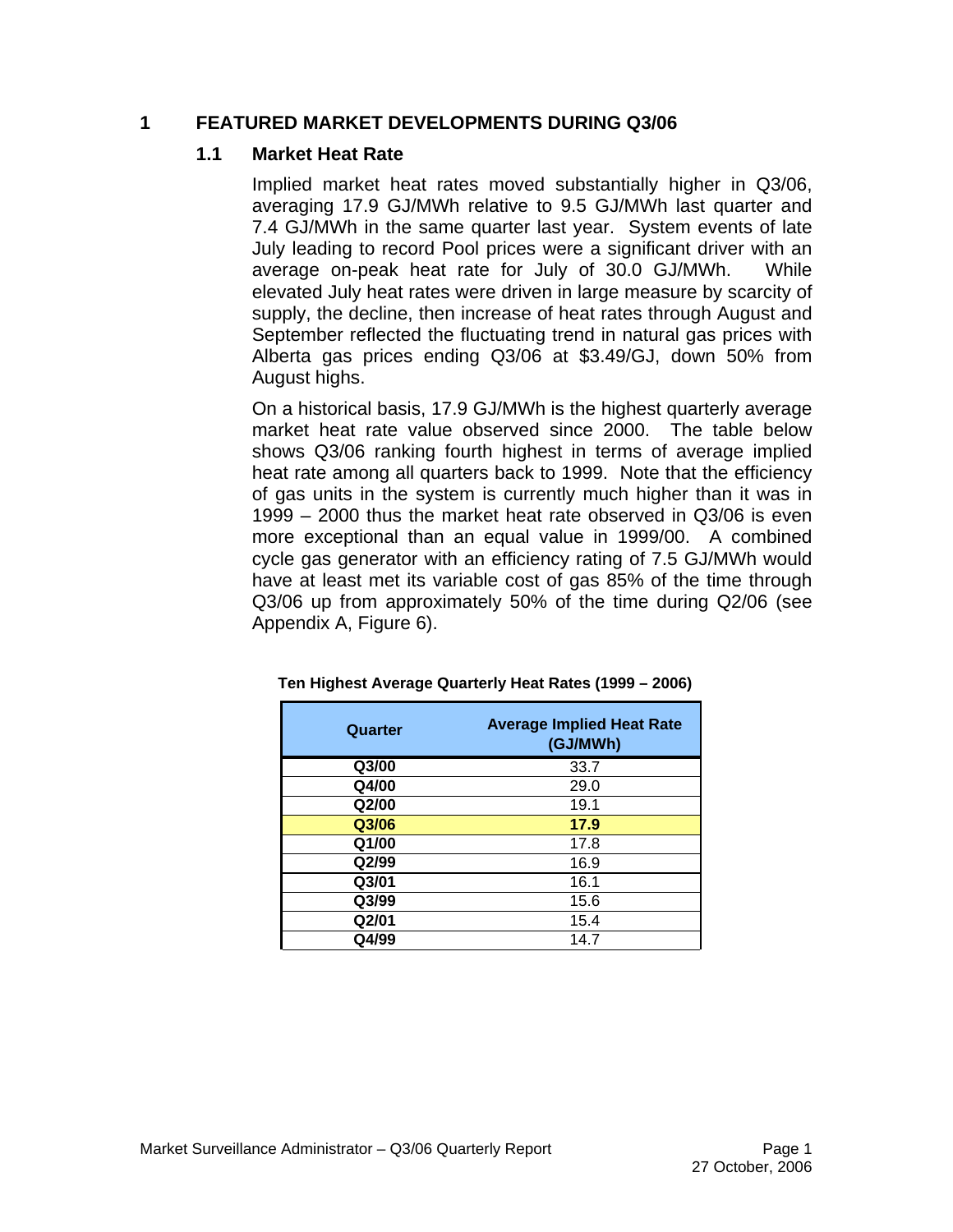# **1.2 Events of late July**

Due to exceptional operational circumstances, July 24, 2006 saw the brief shedding of firm load under OPP 801 and the setting of a record high daily average Pool price of \$526/MWh<sup>1</sup>. . The MSA published a report on August  $9<sup>th</sup>$  containing a detailed analysis of market conditions giving rise to the high prices on July 24. This report is available for review on the MSA website at www.albertamsa.ca .

In follow up to that report, the MSA reviewed market conditions in the days prior to and following July  $24<sup>th</sup>$ . The graph below shows that coal generation availability was significantly reduced in the days prior to July 24 as higher than average July temperatures resulted in several forced outages and cooling related derates further reducing availability of the coal fleet with 900 MW already offline for maintenance.

With the extent of planned and forced coal outage, market prices reflected tightness of the system. The system continued to meet firm load on July  $24<sup>th</sup>$  even with the transmission related trip of both Sheerness units in HE 9 which reduced coal availability to 3689 MW. Only when the BC tie line tripped in HE 17 due to a lightning strike while importing over 400 MW, was shedding of firm load necessary for a duration of about 15 minutes.



#### **Availability of Coal Generation with Pool price and System Load**

 $\overline{a}$  $1$  This record daily average Pool price has since been surpassed in early October.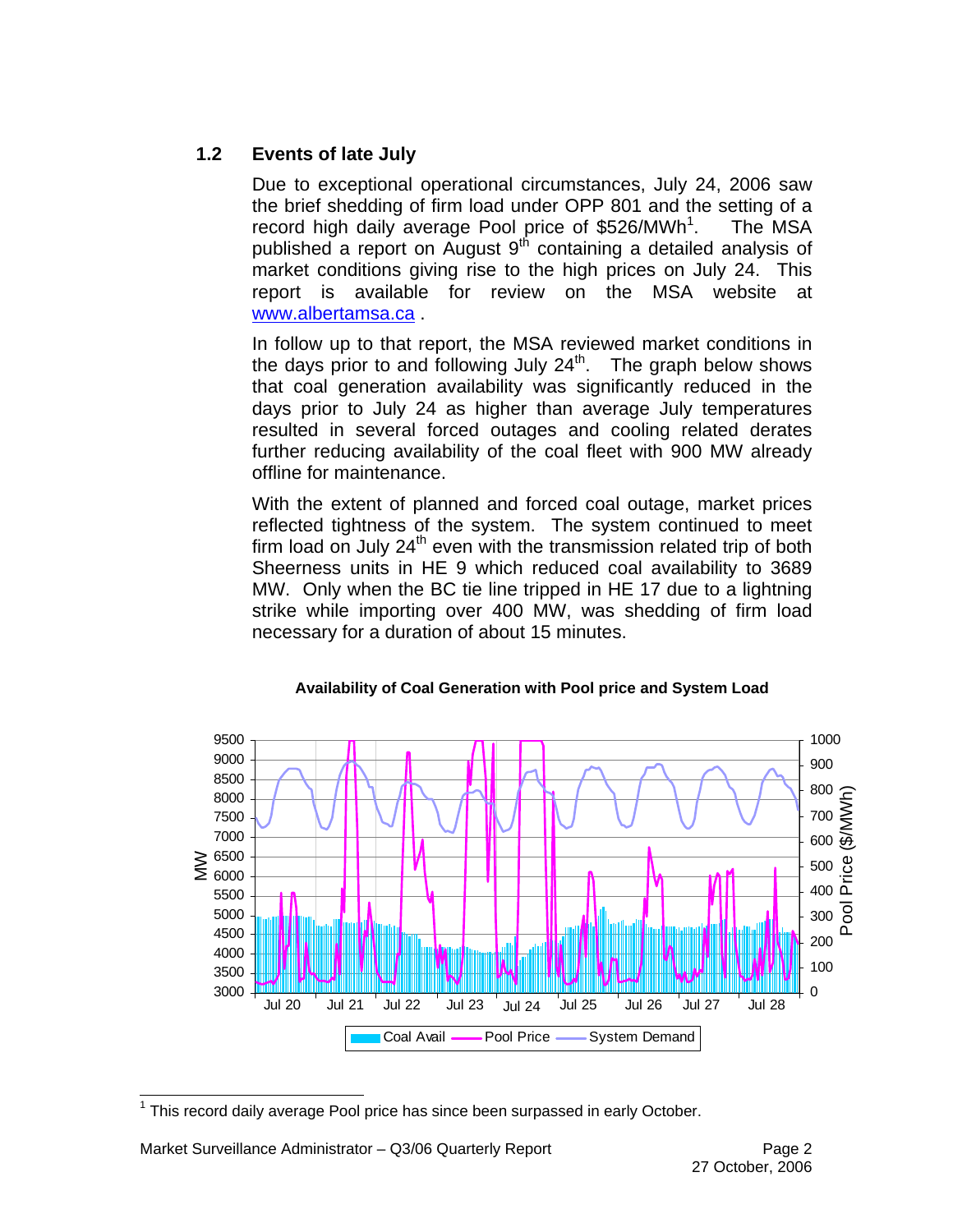While a significant portion of July  $24<sup>th</sup>$  market outcomes were governed by OPP 801, analysis of days prior and following July 24<sup>th</sup> indicated that the market and interconnection responded appropriately to scarcity of supply.

The graph below shows BC Intertie available transfer capacity and scheduled import flows. Note that when the tie-line is supplying reserves (typically spinning reserve) transfer capability is reduced by the amount of reserves being provided. Over the period July 20- 28 the intertie appeared to have been close to full utilization during hours of high prices. The second graph below shows Pool prices and hourly index prices at Mid-C. On July  $24<sup>th</sup>$ , in particular, Mid-C prices were particularly robust in response to the demand from both Alberta and to the high demands (temperatures) experienced in other control areas. Given these 'tight' conditions at Mid-C it was encouraging that energy continued to flow to Alberta. The higher price cap in Alberta than elsewhere may have been a contributory factor in attracting imports from neighboring jurisdictions.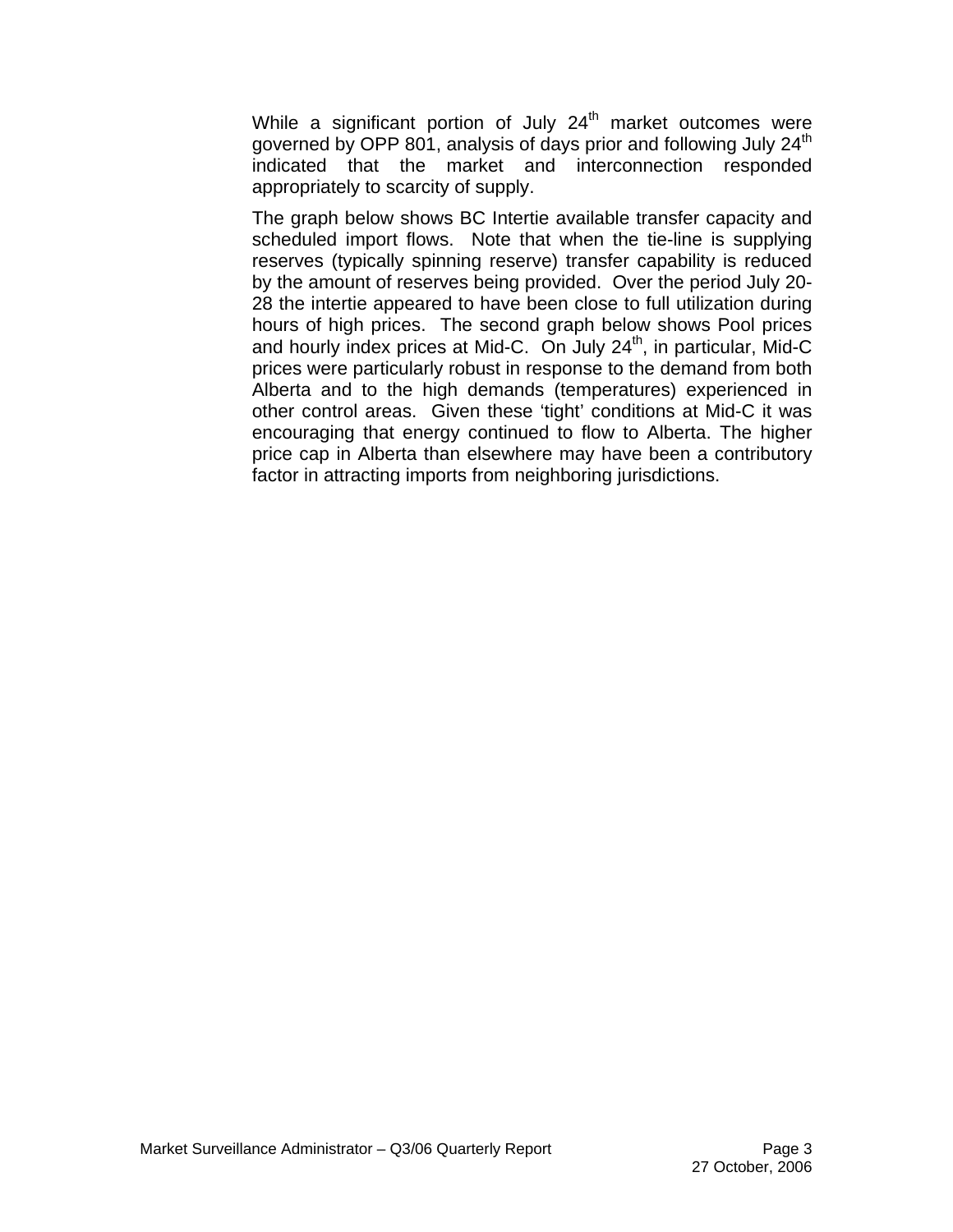

 **BC Intertie: Import ATC and Scheduled Imports (Jul 20 – 28/06)**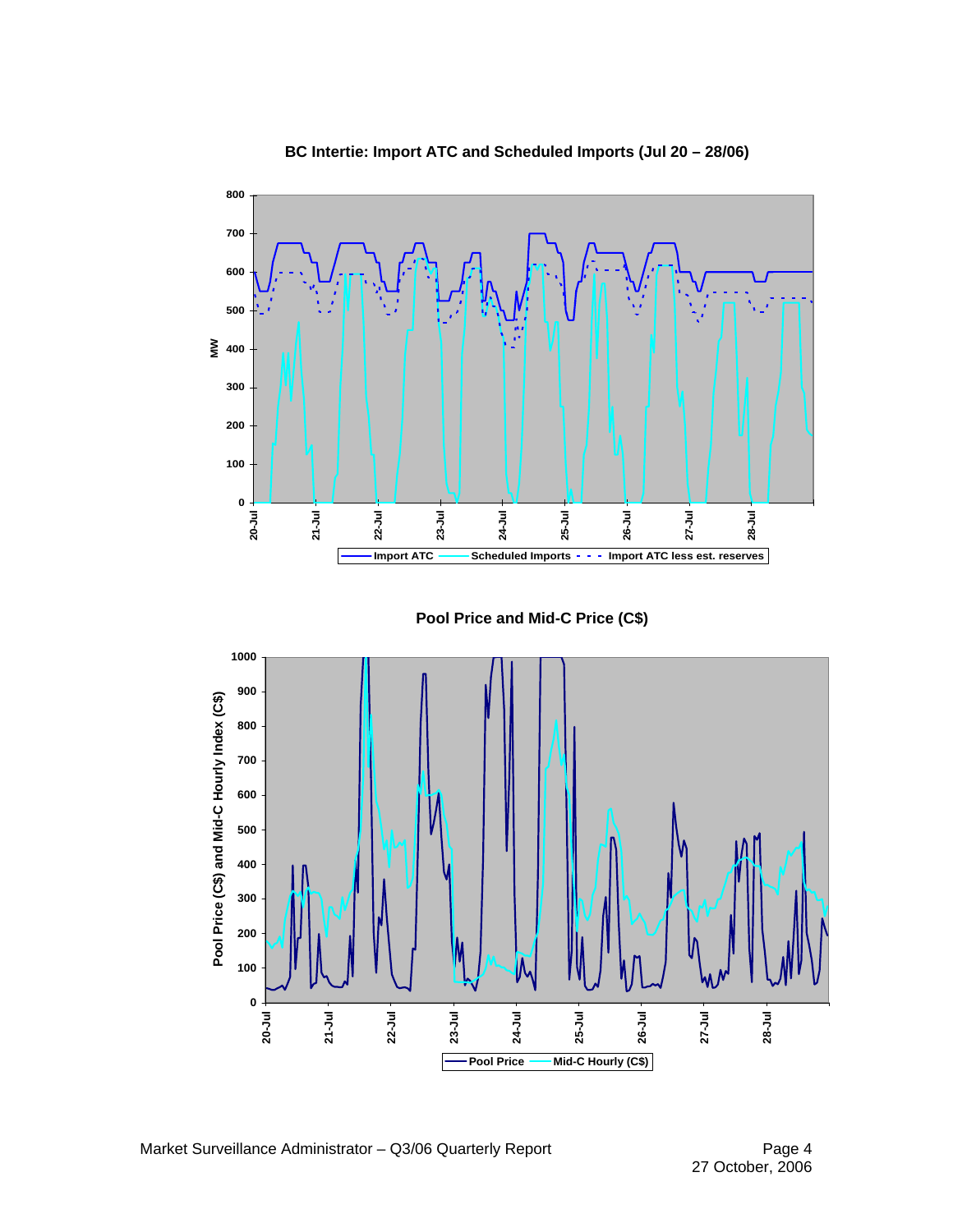Tight system conditions in late July were a function of substantially reduced availability of coal generators during the same period that system demand was setting new summer highs. In fact, peak summer demand set this year on July 21, was up 4.7 % relative to last year's peak which translates to a 400 MW increase in peak demand year over year. An examination of price setting shares and market offers during this period revealed no evidence of untoward behaviour by participants.

### **1.3 September BC Tie line Outage**

Between September 5 and September 8, the BC tie line was unavailable due to an outage. During this time, the Sundance 3 unit was also on maintenance. As shown in the graph below, this period corresponded to high on-peak prices. In particular, September 5 saw Pool prices reach \$998.98 with all resources in the merit order dispatched. At this time, some other coal units were experiencing derates and warm temperatures added to system demand<sup>2</sup>. The period from September 5-8 demonstrates the significant role that imports have on moderating prices during onpeak hours. Availability on the BC tie line was good for the remainder of the month with high pricing from late on Friday September 29 coincident with reduced coal availability that continued into October.



 $\overline{a}$ <sup>2</sup> Temperature at Calgary International Airport reached 29.4 degrees C at 15:00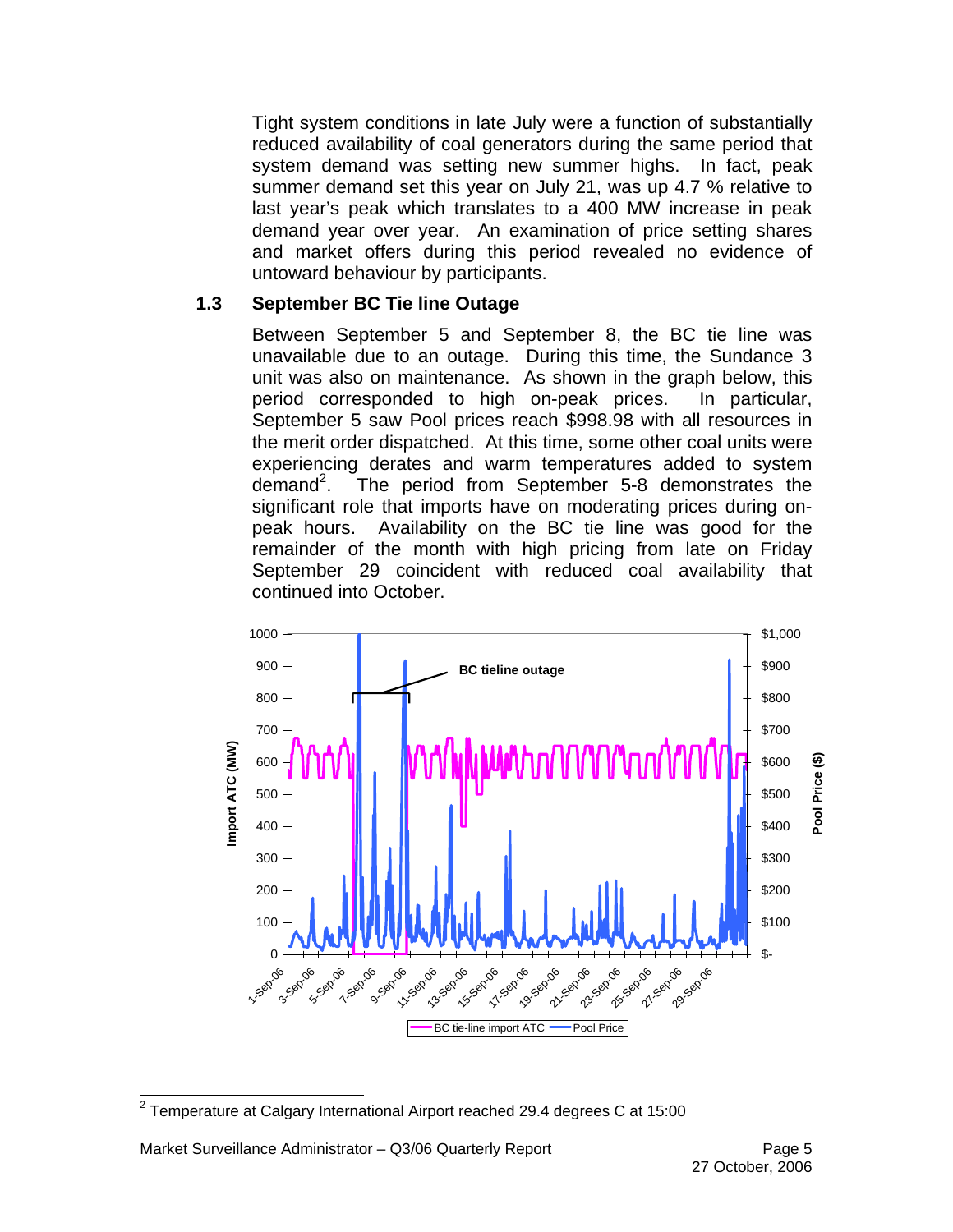## **1.4 Net Revenues**

The table below shows estimates of net revenue expressed as a percentage return for a theoretical gas peaking plant through 2005 and 2006 year to date. We have previously considered an annual return of about 15% to indicate a peaker would be generating a sufficient annual return. While these calculations are indicative only, they suggest that 2006 is on pace to provide a substantially better return than 2005 with July 2006 alone providing a 6.6% return. From monthly estimates for 2005, the importance can be seen of what is typically higher price volatility in the fourth quarter of the year, in making up for modest returns for peakers in earlier months of the year as was the case of 2005.

| <b>Month</b> | 2005    | 2006    |
|--------------|---------|---------|
| Jan          | $0.5\%$ | 0.6%    |
| Feb          | $-0.2%$ | $-0.3%$ |
| Mar          | $-0.2%$ | $-0.4%$ |
| Apr          | $-0.1%$ | $-0.1%$ |
| May          | $0.2\%$ | 1.2%    |
| Jun          | $0.5\%$ | 1.4%    |
| Jul          | $-0.3%$ | 6.6%    |
| Aug          | 1.1%    | 1.5%    |
| Sep          | 0.4%    | 3.0%    |
| Oct          | 2.5%    | n/a     |
| Nov          | 4.0%    | n/a     |
| Dec          | 1.6%    | n/a     |
| <b>Total</b> | 9.8%    | 13.5%   |

#### **Estimated Monthly Net Returns on Capital Cost (Hypothetical Gas Peaker)**

## **1.5 Regulated Rate Developments**

Q3/06 marks the first full quarter for retail rates established under the new regulated rate option regulation and associated energy price setting plans of the wire owners. RRO rates are set monthly with at least 20% procured one month ahead. For the two largest RRO providers  $-$  Epcor and Enmax, 80%<sup>3</sup> is procured through an auction process for 'full load' product on a quarterly, half-year, and yearly basis. As such, the changes in cost of these volumes may create more significant rate changes when going into a new quarter. While residential RRO rates trended upward through Q3/06, initial Q4/06 rates for October (determined in late Q3/06) stepped up with higher cost full load procurements for Q4/06

 3 32 blocks of full load requirement transacted in 2.5% increments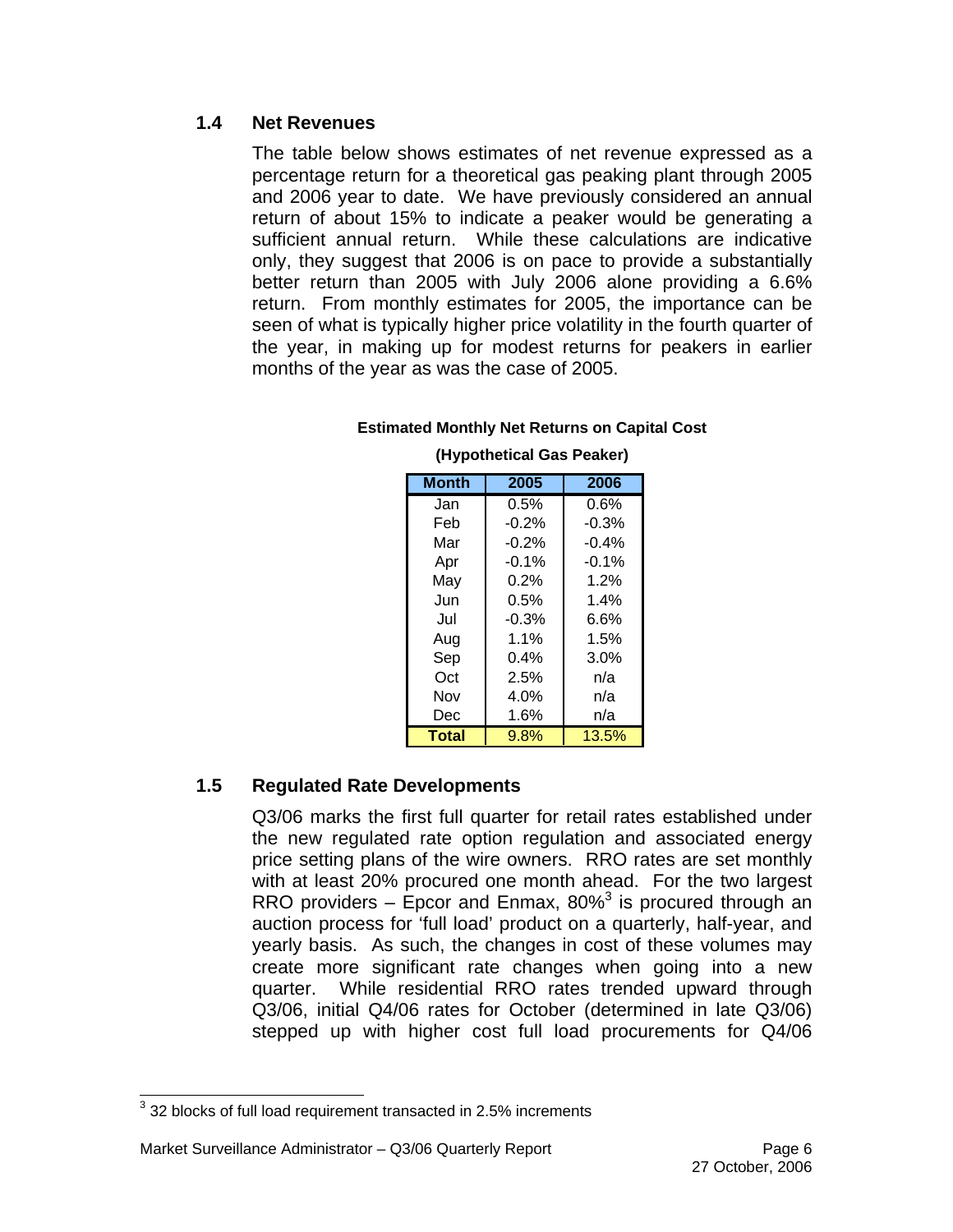flowing through as indicated by the weighted average procurement prices (WAP) noted below:



#### **Full Load RFP procurement for RRO (2006 ytd)**



The graph also shows that full load procurements have been completed for the balance of 2006 under both the Enmax and EPCOR energy price setting plans with more recent auctions taking place for 2007 procurements $4$ . . The RFP auctions have shown strong participation and competitive bidding thus far, which is particularly evident in the closing phase of the auctions prior to the random close. Auctions have reflected a premium for shaped to flat product averaging approximately \$7.00 – 8.00 which is a competitive level.

 4 Procurements for Q1/07 and Q2/07 are currently in progress and weighted average prices (WAP) shown for those quarters are therefore preliminary.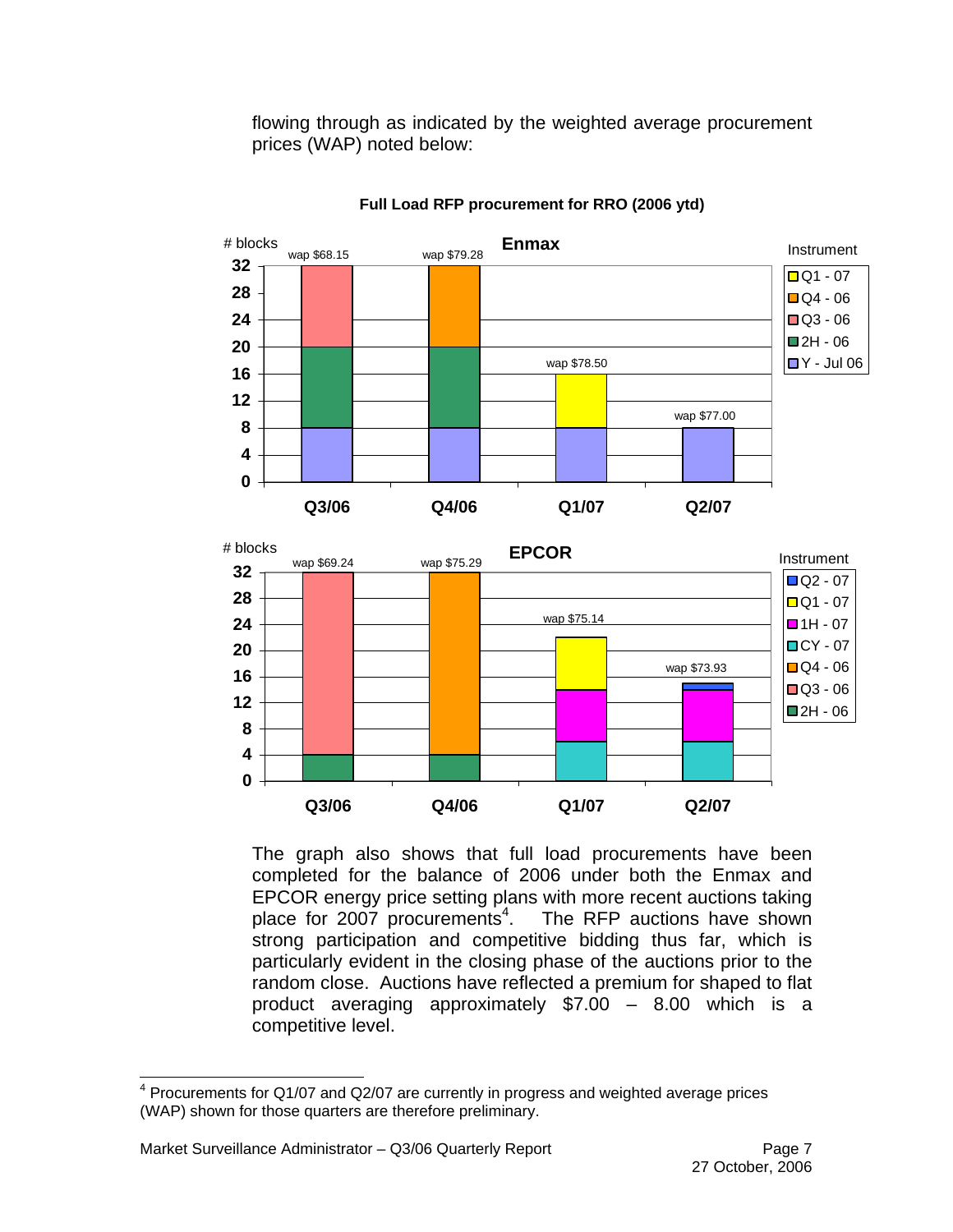20% of current RRO rates are based on the NGX forward month RRO index<sup>5</sup>. The forward month component of RRO procurement has shown encouraging signs of improved forward market liquidity. As shown in the graph below, no forward energy volume transacted on NGX during Q1/06. While Q2/06 showed a few weeks of significant trade volume, the first RRO procurement window for July demonstrated that RRO eligible volumes comprised a substantial proportion of trade volume on NGX. Since early June, improved forward market liquidity is evident.



#### **1.6 MSA Activities**

**Fall Stakeholder Meetings** – The MSA held its fall stakeholder meetings in Edmonton and Calgary on Oct. 2 and 3 respectively. The meetings contained a status report on several current issues as well as short presentations on project work underway. The presentation from the meetings is available to view on the MSA website at : www.albertamsa.ca.

**Stakeholder Engagement** – In late July, the MSA released its final report outlining the consultation protocol which it will use when matters arise requiring broad stakeholder consultation, including any future development of market Guidelines. The development of this protocol included two phases of written stakeholder comment which were valued inputs to the process.

<sup>&</sup>lt;u>5</u><br><sup>5</sup> Beginning October 23, the MSA has included a new graph in its weekly Market Monitor which i describes the monthly RRO index for the forward month.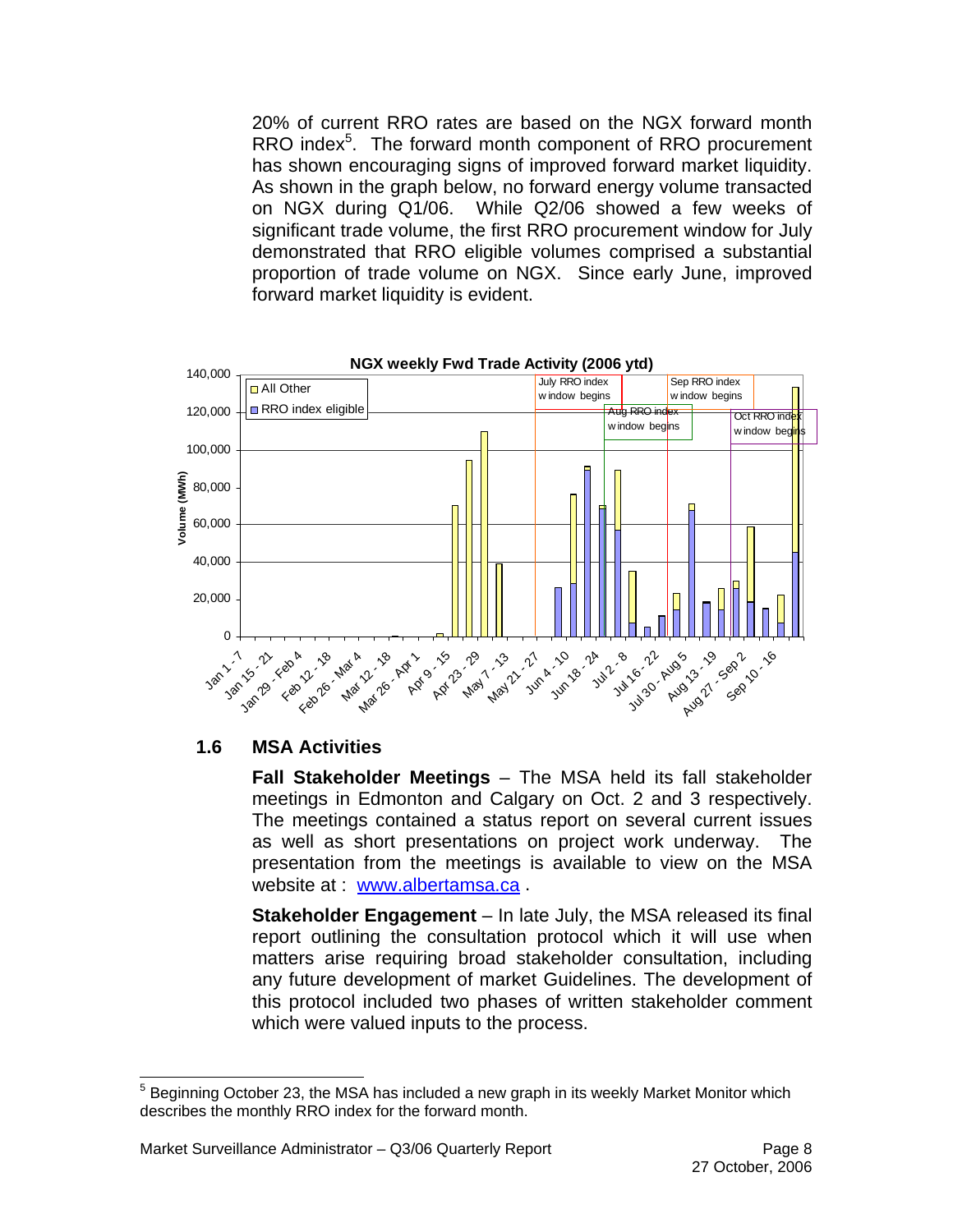**TPG Investigation** – The MSA published its investigation report into certain trading activity observed in November 2005 which was questionable under provisions of the Trading Practices Guideline. The report identified the party involved as Enmax and concluded that Enmax was found to be in breach of the TPG. A negotiated settlement was concluded between Enmax and the MSA in which the party acknowledged its transgression, pledged to implement policies and procedures to ensure TPG compliance, and host a speaking / educational event for the benefit of industry. The complete investigation report is available for review on the MSA website at: [www.albertamsa.ca/3396.html .](https://www.albertamsa.ca/assets/Documents/TPG_Investigation_Report_082306.pdf)

**Section 73 Complaint** – A decision was delivered by the EUB Chair in late Q4/06 in relation to a complaint filed against the MSA by TransAlta Corp. in November 2005 under Section 73 of the Electric Utilities Act. Section 73 allows any person to file a complaint with the Chair of the EUB with regard to conduct of the MSA. In its complaint, TransAlta took exception to the MSA's publication of a preliminary assessment (PA) on the PPA buyer – owner relationship within the context of the TPG. While this PA did not find a basis to proceed with a formal investigation, the MSA was of the opinion that industry would benefit from disclosure of the PA. The Chair's decision concluded that he did not have authority to speak to the mandate of the MSA but went on to conclude that while the MSA acted in good faith, the MSA acted inconsistent with its established publication process. The MSA has corrected this by revising its investigation procedures and indicating clearly that preliminary assessments will not be published in the future. In the event that positions on broader issues are developed through conducting a PA that the MSA believes industry would benefit from, a separate process will be undertaken for which a publication may result.

**MSA Staff Changes** – The MSA welcomed two new analysts to the group during Q3/06 - Kerry Snelson and Janene Taylor. Kerry is an MBA graduate and will be working with the investigations team while Janene is a recent Masters Economics graduate and will be working with the market monitoring & analysis group. Etienne Snyman recently departed the MSA. The MSA thanks Etienne for his valued contributions during his tenure in the group.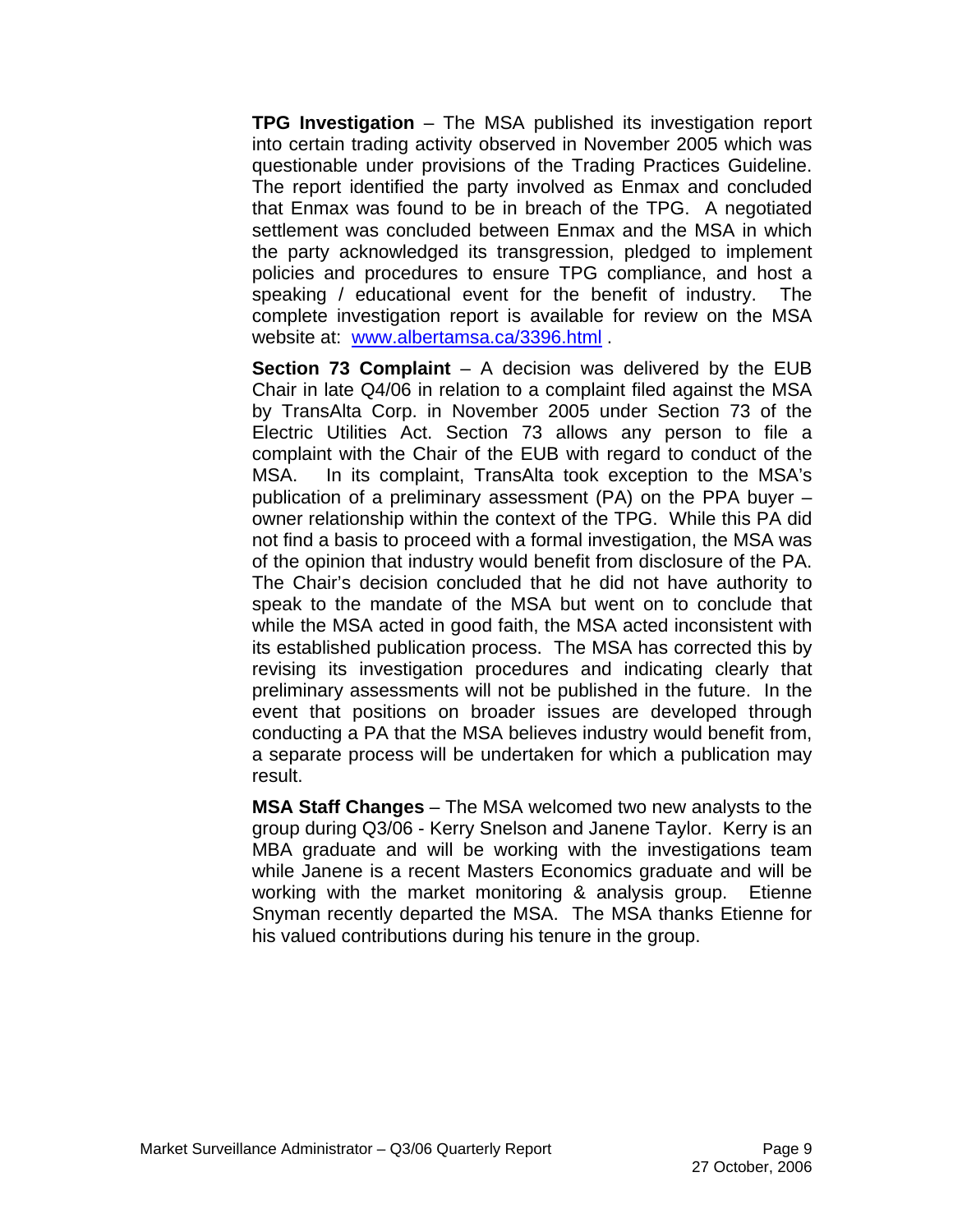# **APPENDIX A – WHOLESALE ENERGY MARKET METRICS**

|           | <b>Average Price</b> | <b>On-Pk Price</b> | <b>Off-Pk Price</b> | Std Dev <sup>2</sup> | Coeff. Variation <sup>3</sup> |
|-----------|----------------------|--------------------|---------------------|----------------------|-------------------------------|
| Jul - 06  | 128.23               | 167.78             | 82.24               | 199.59               | 156%                          |
| Aug - 06  | 73.46                | 92.83              | 46.65               | 99.46                | 135%                          |
| Sep - 06  | 82.53                | 112.07             | 45.61               | 126.44               | 153%                          |
| $Q3 - 06$ | 94.74                | 124.23             | 58.17               | 150.10               | 148%                          |
|           |                      |                    |                     |                      |                               |
| Apr - 06  | 42.87                | 56.02              | 26.37               | 46.59                | 109%                          |
| May - 06  | 56.26                | 76.55              | 30.52               | 77.70                | 138%                          |
| Jun - 06  | 61.64                | 86.28              | 27.92               | 96.09                | 156%                          |
| $Q2 - 06$ | 53.59                | 72.95              | 28.27               | 76.64                | 143%                          |
|           |                      |                    |                     |                      |                               |
| Jul - 05  | 37.75                | 45.93              | 28.23               | 35.04                | 93%                           |
| Aug - 05  | 88.33                | 106.26             | 63.50               | 74.13                | 84%                           |
| Sep - 05  | 74.30                | 104.67             | 36.34               | 63.90                | 86%                           |
| $Q3 - 05$ | 66.79                | 85.62              | 42.69               | 63.66                | 95%                           |

#### **Table 1 - Pool Price Statistics**

1 - \$/MWh

2 - Standard Deviation of hourly pool prices for the period

3 - Coefficient of Variation for the period (standard deviation/mean)



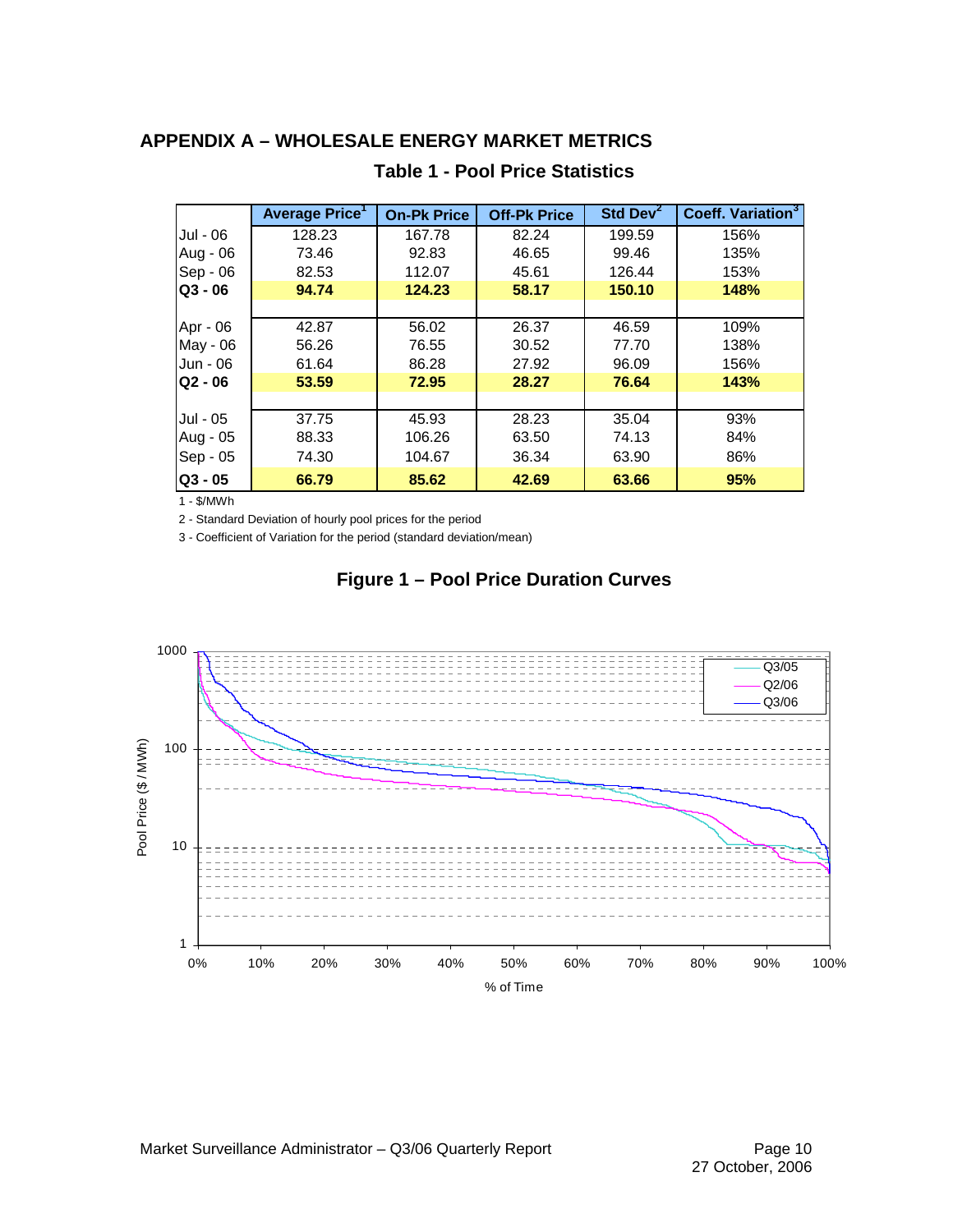

**Figure 2 – Pool Price with Pool Price Volatility**



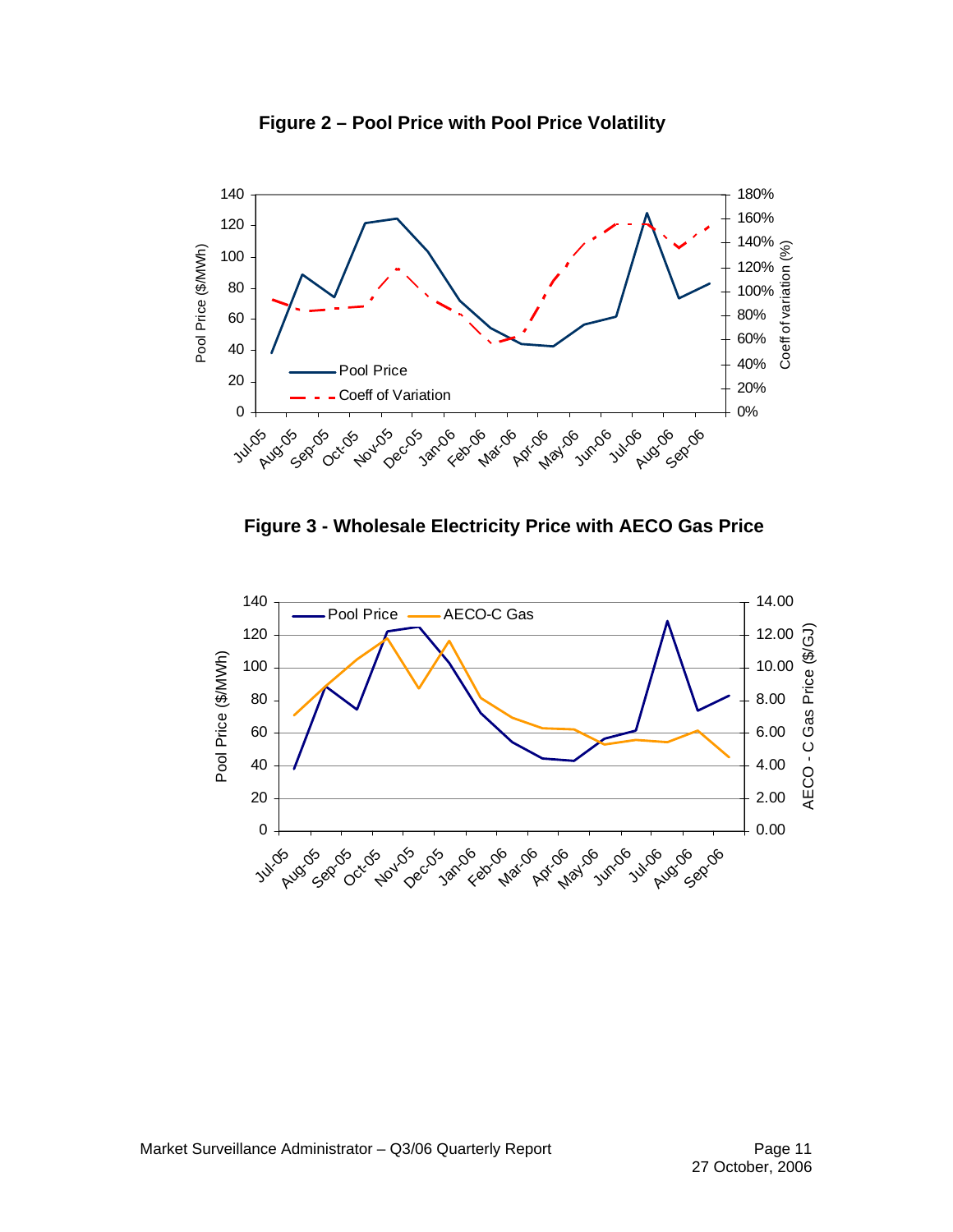

**Figure 4 - Price Setters by Submitting Customer (All Hours)** 

**Figure 5 - Price Setters by Fuel Type (All Hours)** 

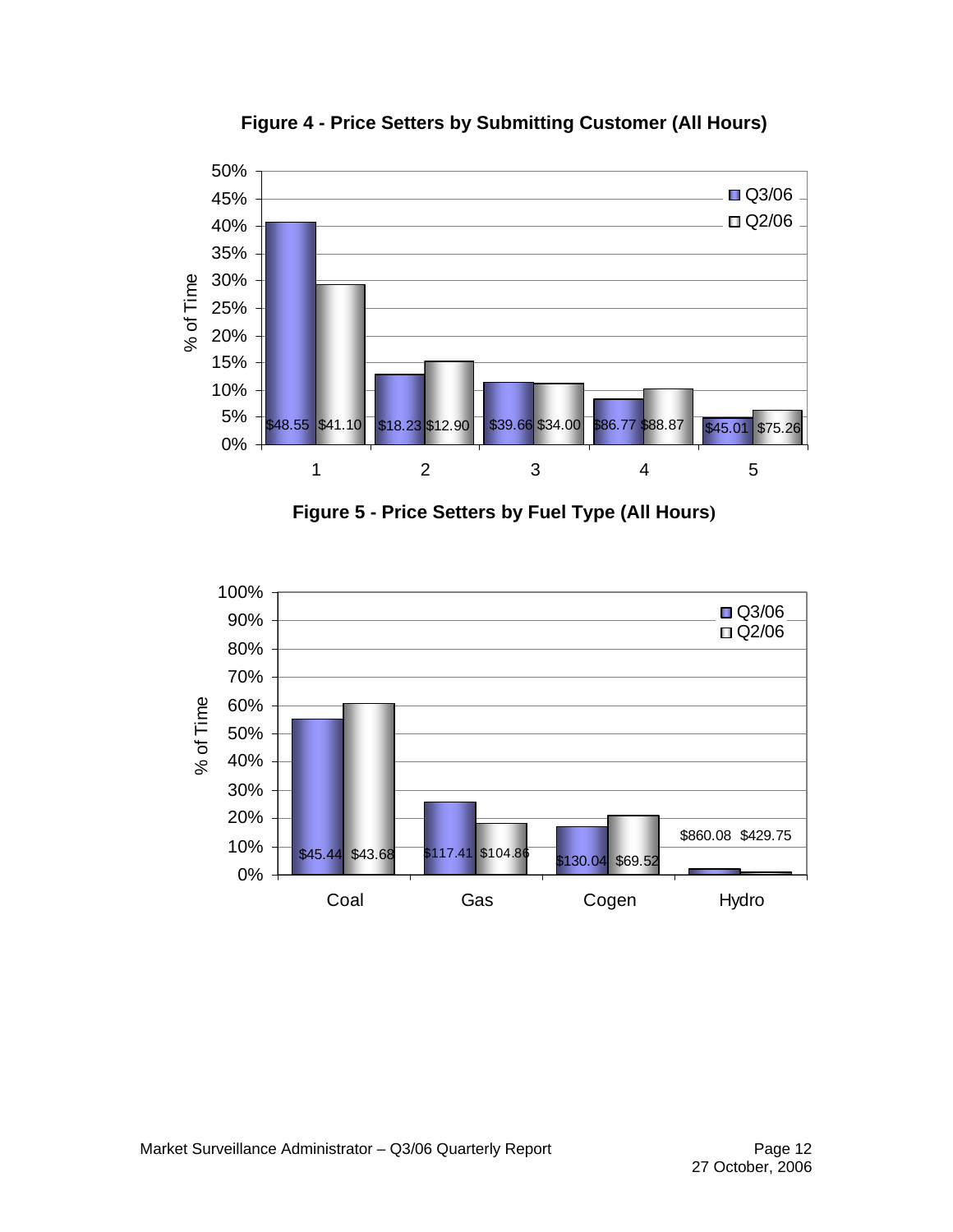

**Figure 6 – Heat Rate Duration Curves (All Hours)** 



# **Figure 7 - Implied Market Heat Rates (Q3/06)**



Implied Market Heat Rate - On-Peak



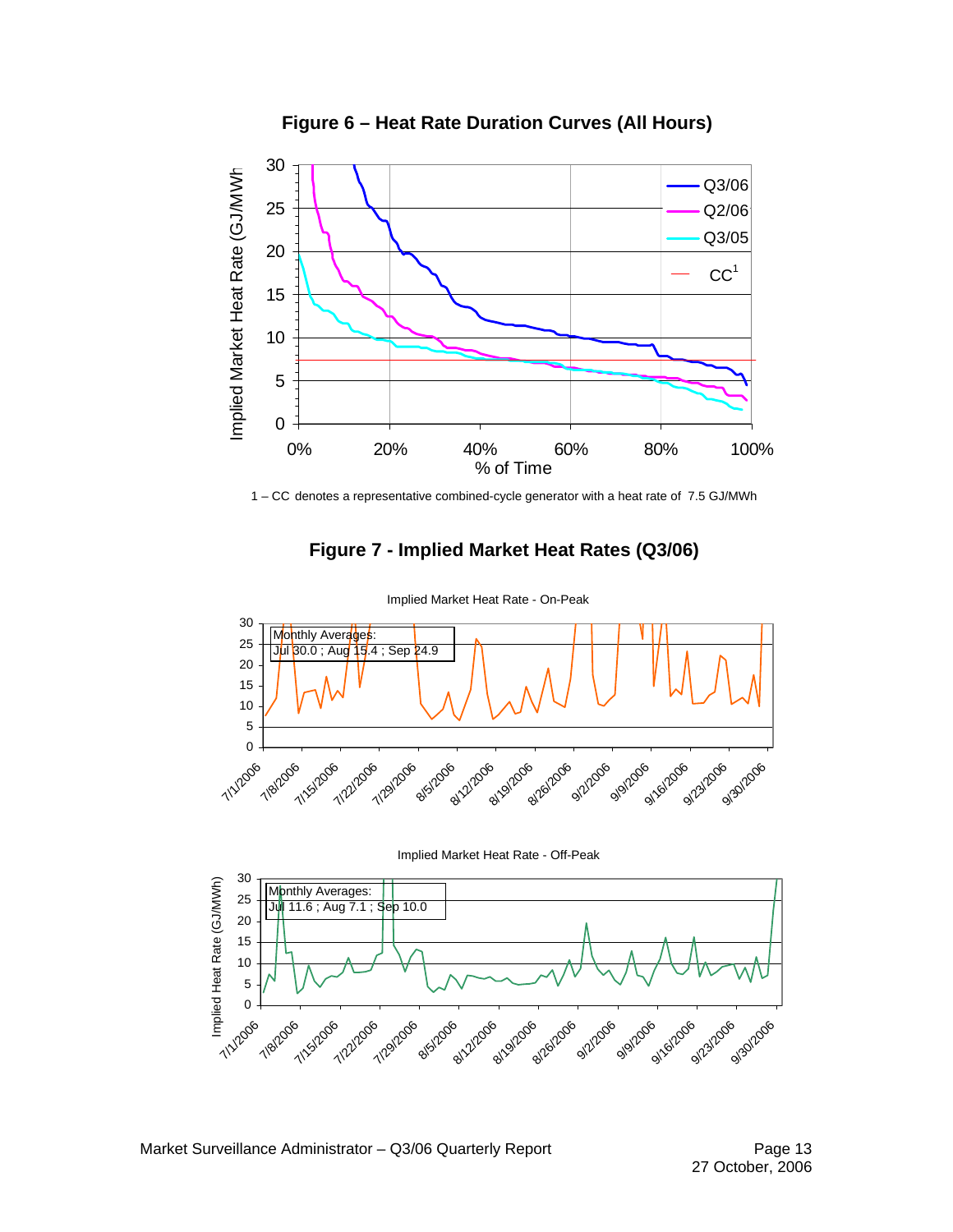

# **Figure 8 – PPA Outages by Quarter**

**Table 2 - Percentage of Unplanned Outages for PPA Units** 

|                                   | Q3/06 | Q <sub>2</sub> /06 | Q1/06 | 2005 | 2004 | 2003 | 2002  | 2001 |
|-----------------------------------|-------|--------------------|-------|------|------|------|-------|------|
| <b>Owner-A</b>                    | 3.1%  | 9.3%               | 1.4%  | 5.0% | 6.1% | 4.9% | 4.2%  | 3.2% |
| <b>Owner-B</b>                    | 2.4%  | 1.8%               | 1.0%  | 5.4% | 1.5% | 1.5% | 0.5%  | 1.2% |
| <b>Owner-C</b>                    | 7.9%  | 4.9%               | 1.9%  | 6.5% | 6.3% | 5.7% | 10.8% | 8.8% |
| <b>PPA</b><br>weighted<br>average | 5.7%  | 5.7%               | 1.6%  | 5.9% | 5.5% | 4.9% | 7.7%  | 6.3% |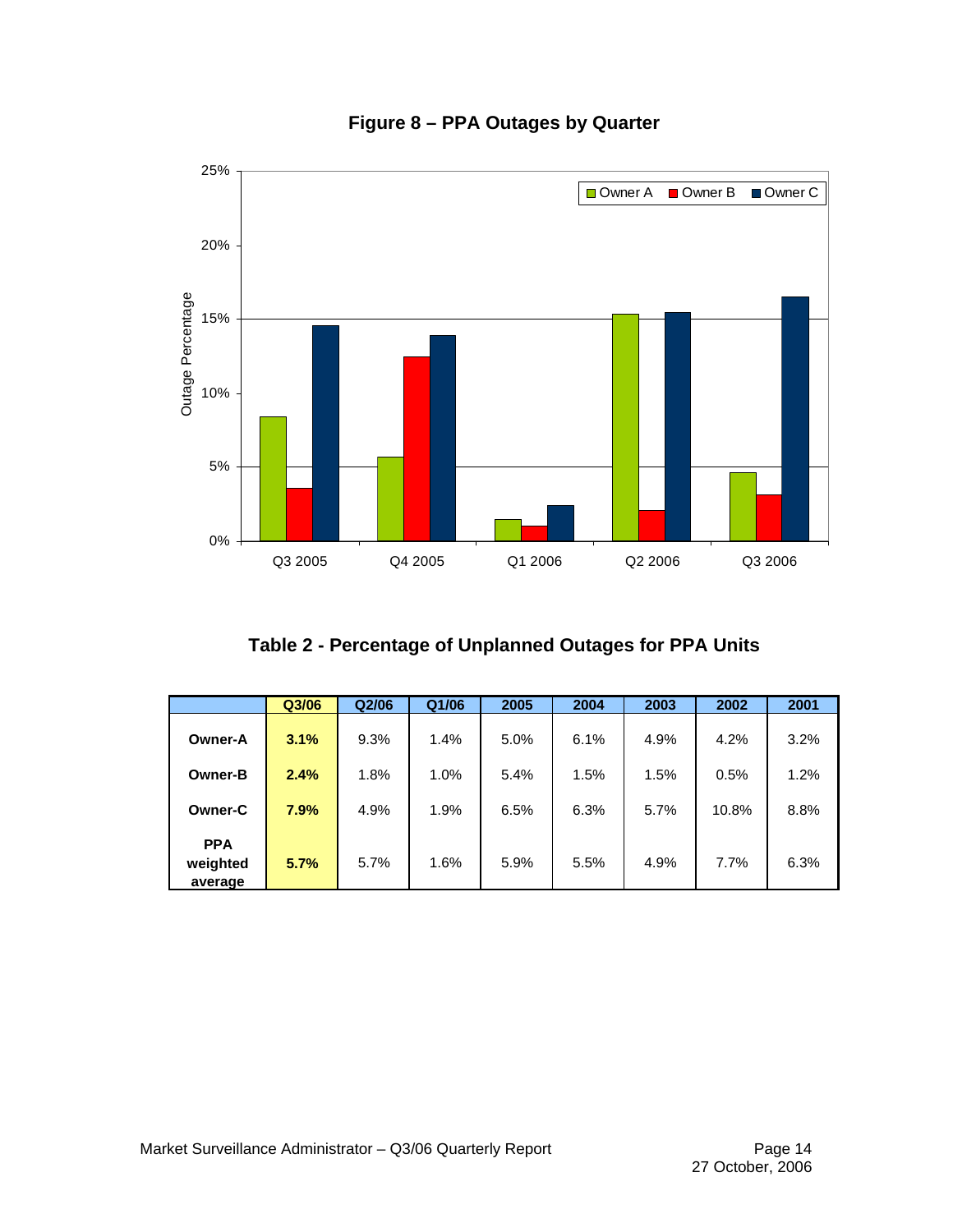## **Table 3 - MW Weighted Portfolio Target Availability (%) vs Actual Availability (%) - Coal Fired PPA Units**

|                                | Target<br>2004 | <b>Actual</b><br>2004 | Target<br>2005 | <b>Actual</b><br>2005 | <b>Target</b><br>2006 | <b>Actual</b><br>Q3 2006 |
|--------------------------------|----------------|-----------------------|----------------|-----------------------|-----------------------|--------------------------|
| Owner-A                        | 87%            | 88%                   | 87%            | 90%                   | 87%                   | 95%                      |
| <b>Owner-B</b>                 | 90%            | 97%                   | 89%            | 90%                   | 89%                   | 97%                      |
| Owner-C                        | 87%            | 89%                   | 87%            | 88%                   | 87%                   | 84%                      |
| <b>PPA</b> weighted<br>Average | 87%            | 90%                   | 87%            | 89%                   | 87%                   | 89%                      |

# **Table 4 – PFEC and PFAM Tracking**

| <b>Claim Type</b> | <b>Carry-Over</b> | <b>Submitted</b> | <b>Accepted</b> | <b>Rejected</b> | <b>Unresolved</b> | <b>Net kWh</b><br><b>Adjustment</b> |
|-------------------|-------------------|------------------|-----------------|-----------------|-------------------|-------------------------------------|
| <b>IPFEC</b>      |                   |                  |                 |                 |                   |                                     |
| Q3/06             | 18                | 396              | 344             | 52              | 18                | <b>NA</b>                           |
| Q2/06             | 76                | 385              | 396             | 47              | 18                | <b>NA</b>                           |
| <b>PFAM</b>       |                   |                  |                 |                 |                   |                                     |
| Q3/06             | 12                | 103              | 92              | 13              | 10                | 241,329                             |
| Q2/06             | 21                | 79               | 62              | 28              | 12                | (252, 833)                          |

# **Table 5 – Summary of UFE Reasonable Exception Reports**

| Quarter | Outstanding | <b>New</b> | <b>Resolved</b> | <b>Unresolved</b> |
|---------|-------------|------------|-----------------|-------------------|
| Q3/06   | 208         | 74         | ∼               | 267               |
| Q2/06   | 1701        | 39         |                 | 208               |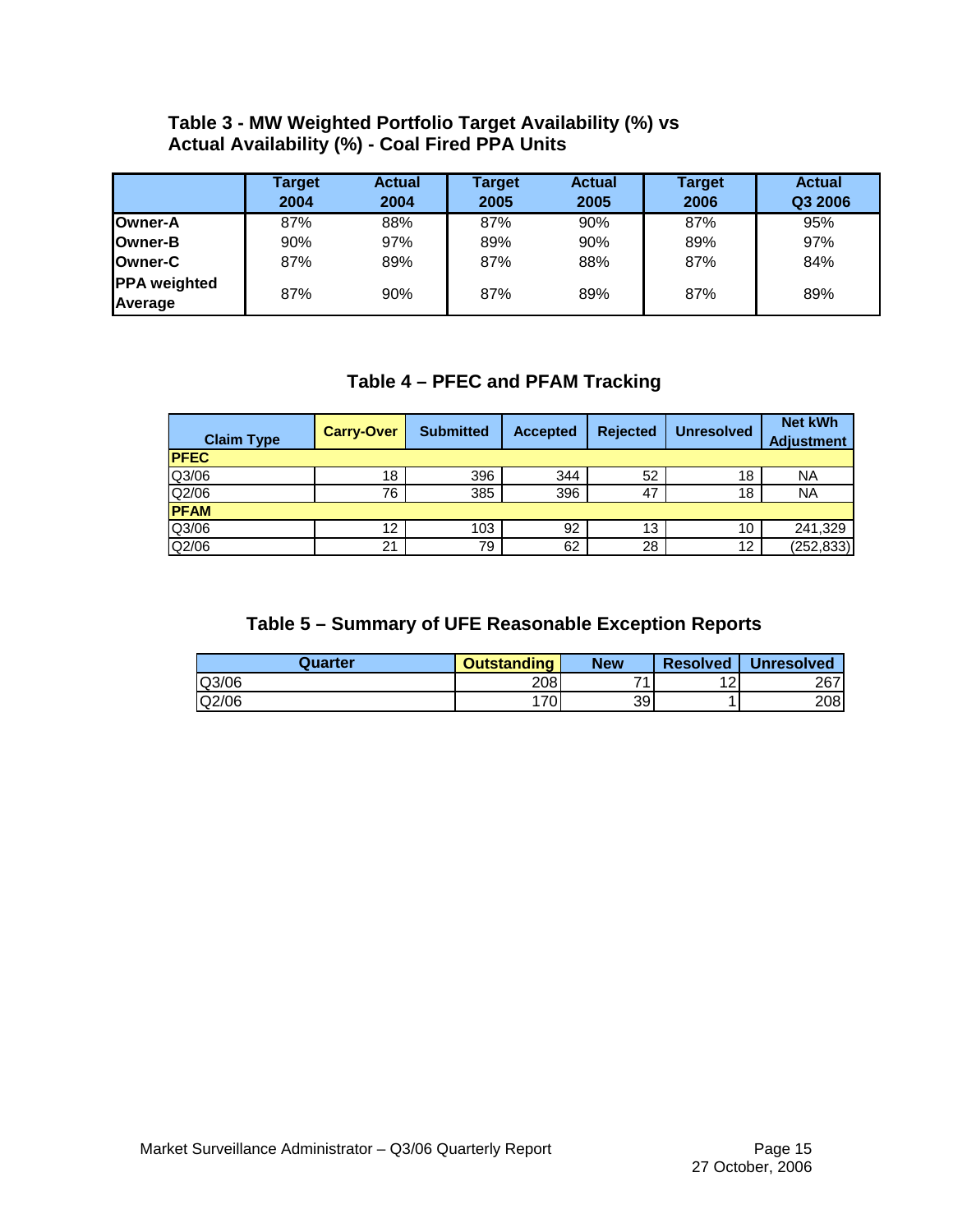# **APPENDIX B – TIE LINE METRICS**

|                  | <b>BC</b>      |                |                    |                | <b>Saskatchewan</b> |                    | <b>Overall</b> |                |                    |
|------------------|----------------|----------------|--------------------|----------------|---------------------|--------------------|----------------|----------------|--------------------|
|                  | <b>Imports</b> | <b>Exports</b> | <b>Net Imports</b> | <b>Imports</b> | <b>Exports</b>      | <b>Net Imports</b> | <b>Imports</b> | <b>Exports</b> | <b>Net Imports</b> |
|                  | (MWh)          | (MWh)          | (MWh)              | (MWh)          | (MWh)               | (MWh)              | (MWh)          | (MWh)          | (MWh)              |
| July             | 130.444        | 22,770         | 107,674            | 48.666         | 2,495               | 46,171             | 179.110        | 25,265         | 153,845            |
| August           | 51,012         | 78,267         | (27, 255)          | 21,350         | 2,677               | 18,673             | 72,362         | 80,944         | (8,582)            |
| <b>September</b> | 38,551         | 83,451         | (44,900)           | 31,105         | 571                 | 30,534             | 69,656         | 84,022         | (14,366)           |
| Total            | 220,007        | 184,488        | 35,519             | 101,121        | 5,743               | 95,378             | 321,128        | 190,231        | 130,897            |
| <b>On-Peak</b>   | 91%            | 11%            |                    | 60%            | 49%                 |                    | 81%            | 12%            |                    |
| Off-Peak         | 9%             | 89%            |                    | 40%            | 51%                 |                    | 19%            | 88%            |                    |

#### **Table 6 – Q3/06 Tie Line Statistics**

# **Figure 9 – Market Share of Importers and Exporters (Q3/06)**

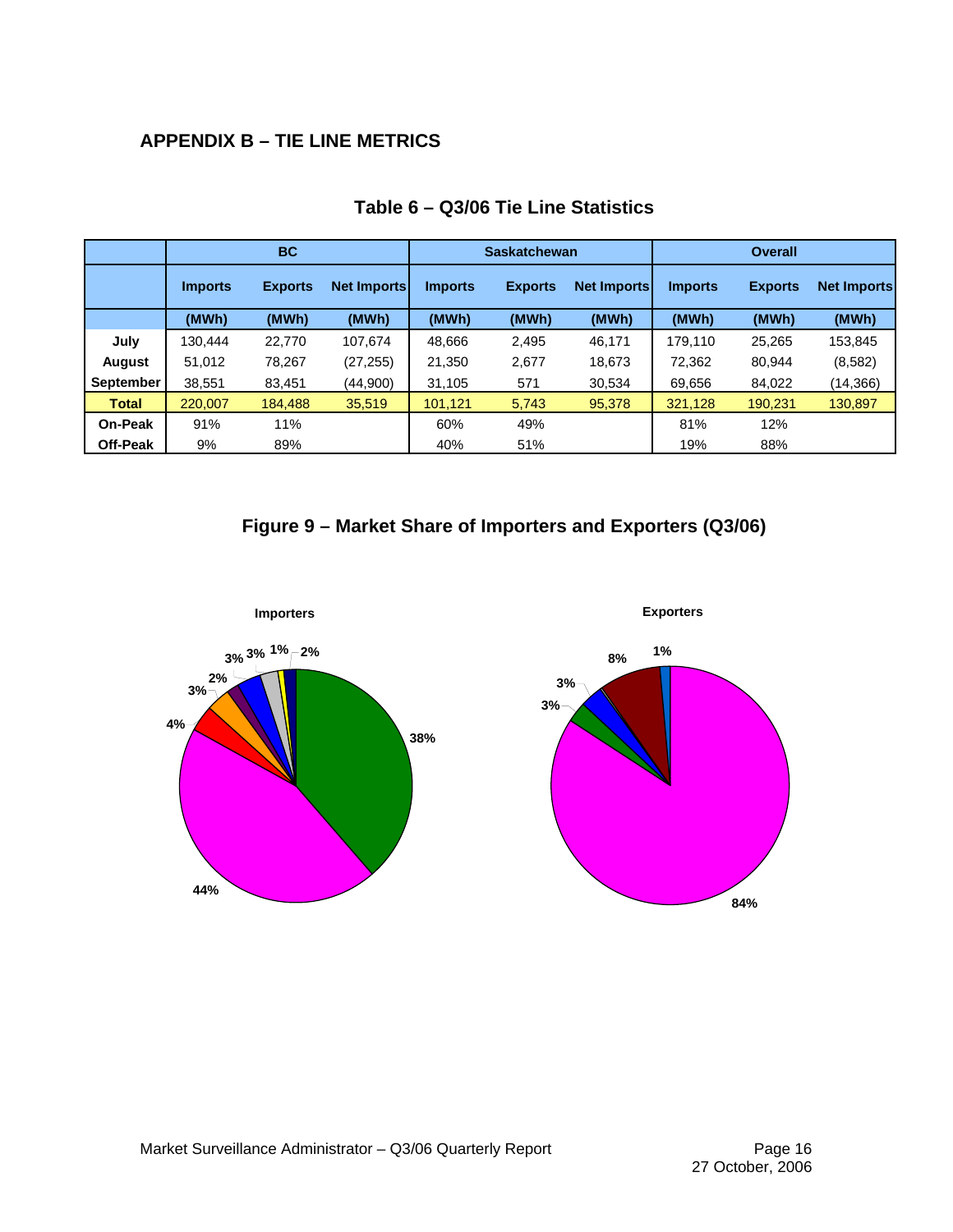

**Figure 10 - Tie Line Utilization (Q3/06)**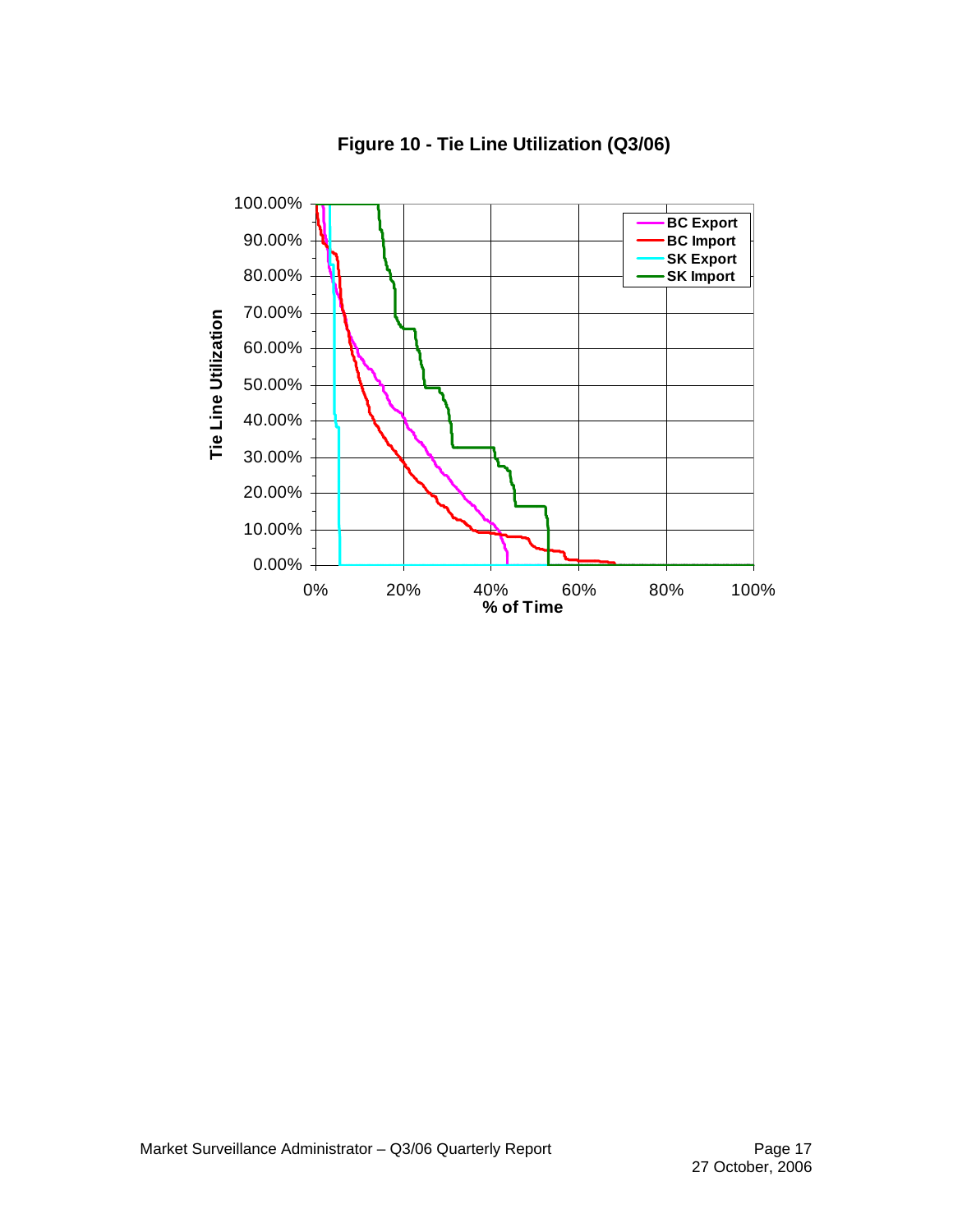

**Figure 11 - Imports with Trade-weighted Prices**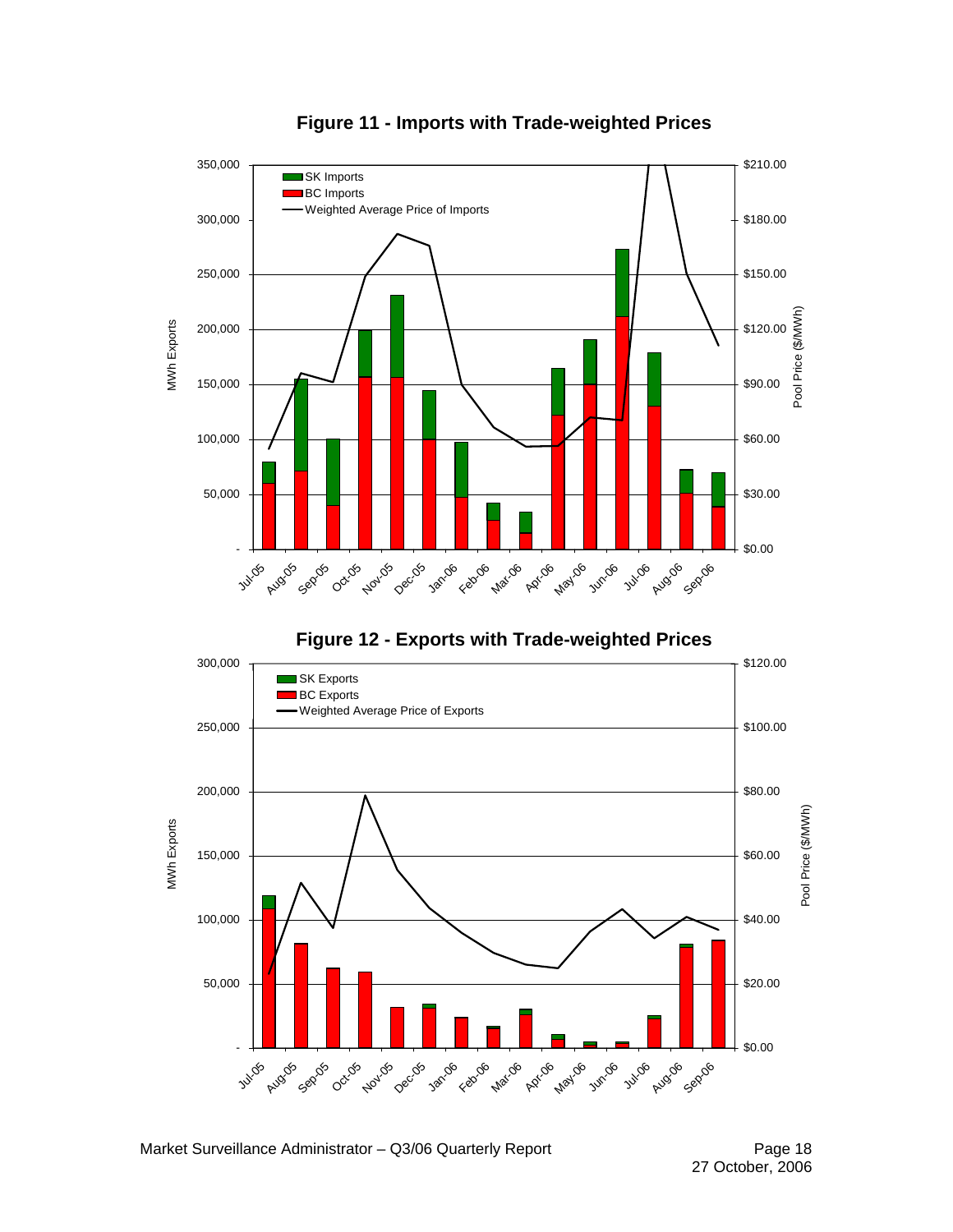





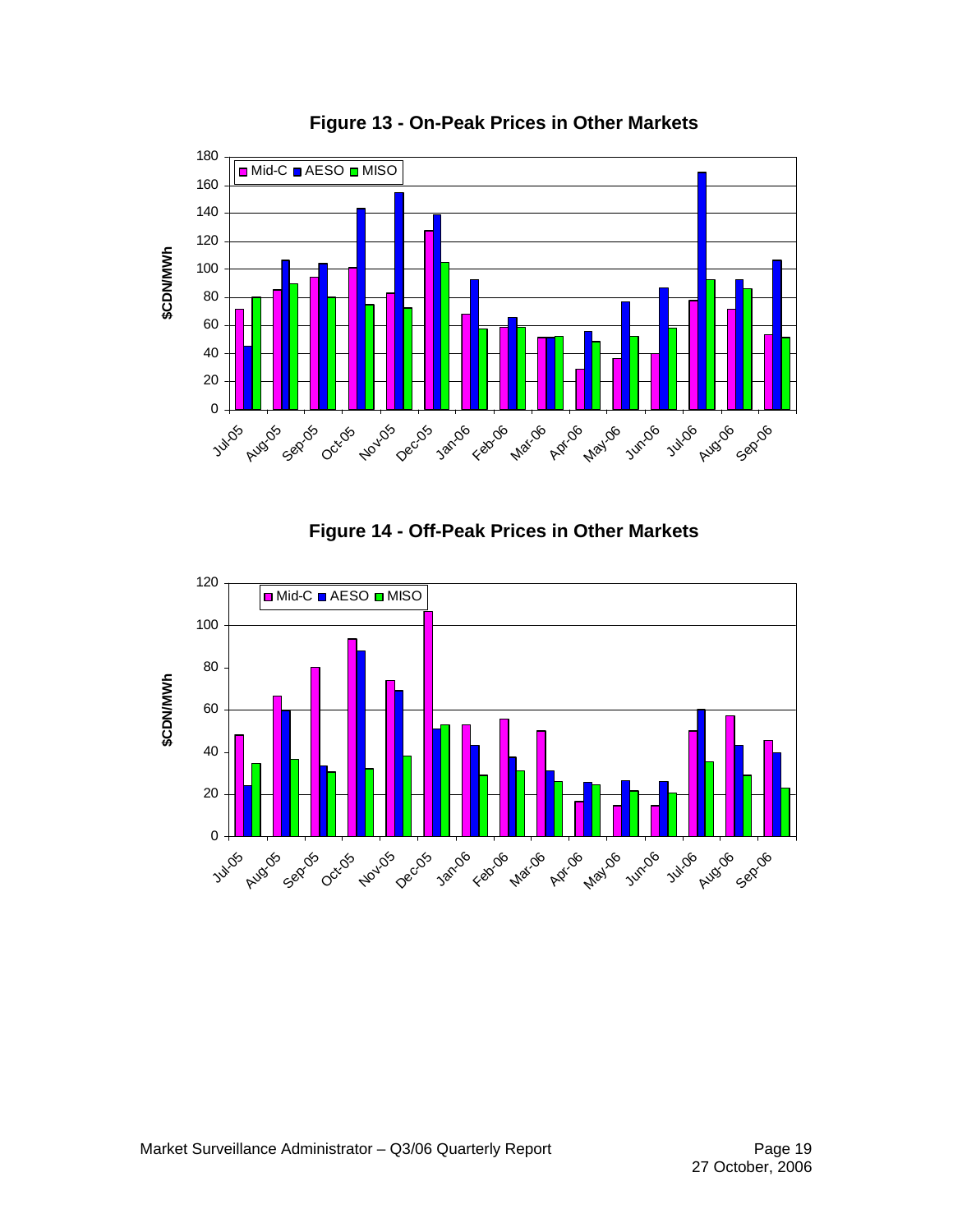#### **APPENDIX C – ANCILLARY SERVICES MARKET METRICS**

Ancillary services are the system support services that ensure system stability and reliability. The Alberta Interconnected Electric System (AIES) is required to carry sufficient reserves in order to assist in the recovery of any unexpected loss of generation or an interconnection. Reserves are competitively procured by the AESO through the Alberta Watt-Exchange (Watt-Ex) and over the counter (OTC). Standard ancillary services products (contracts) include active and standby products for each of Regulating, Spinning, and Supplemental reserves. The majority of active reserve products are indexed and settled against Pool price prevailing during the contract period. Standby reserve products are priced in a similar manner to options with a fixed premium and an exercise price (activation price). The activation price is only paid in the event that the contract is activated.



**Figure 15 - Active Settlement Prices - All Markets (Watt-ex and OTC)**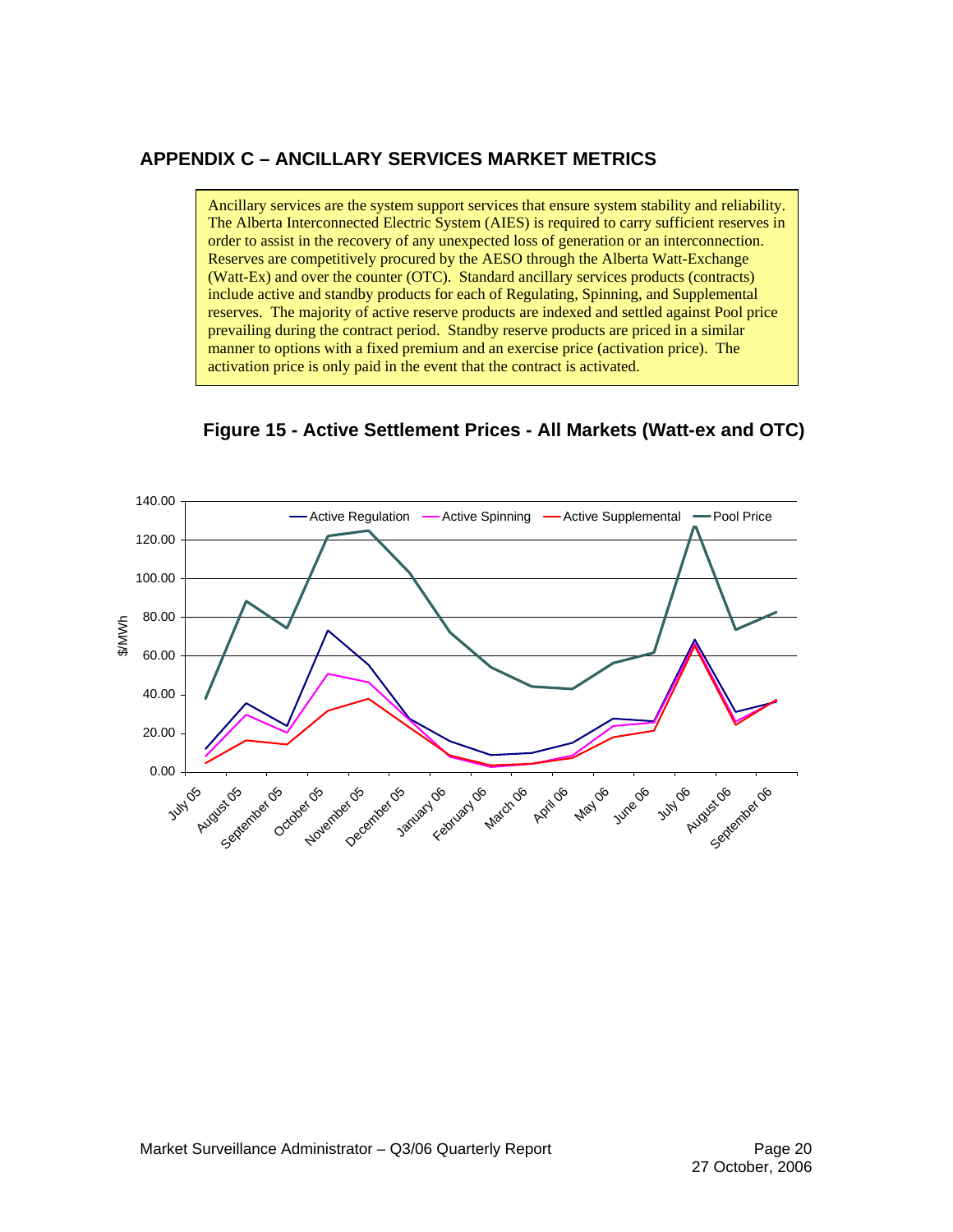

#### **Figure 16 - Standby Premiums - All Markets (Watt-ex and OTC)**

Market Surveillance Administrator – Q3/06 Quarterly Report **Page 21** Page 21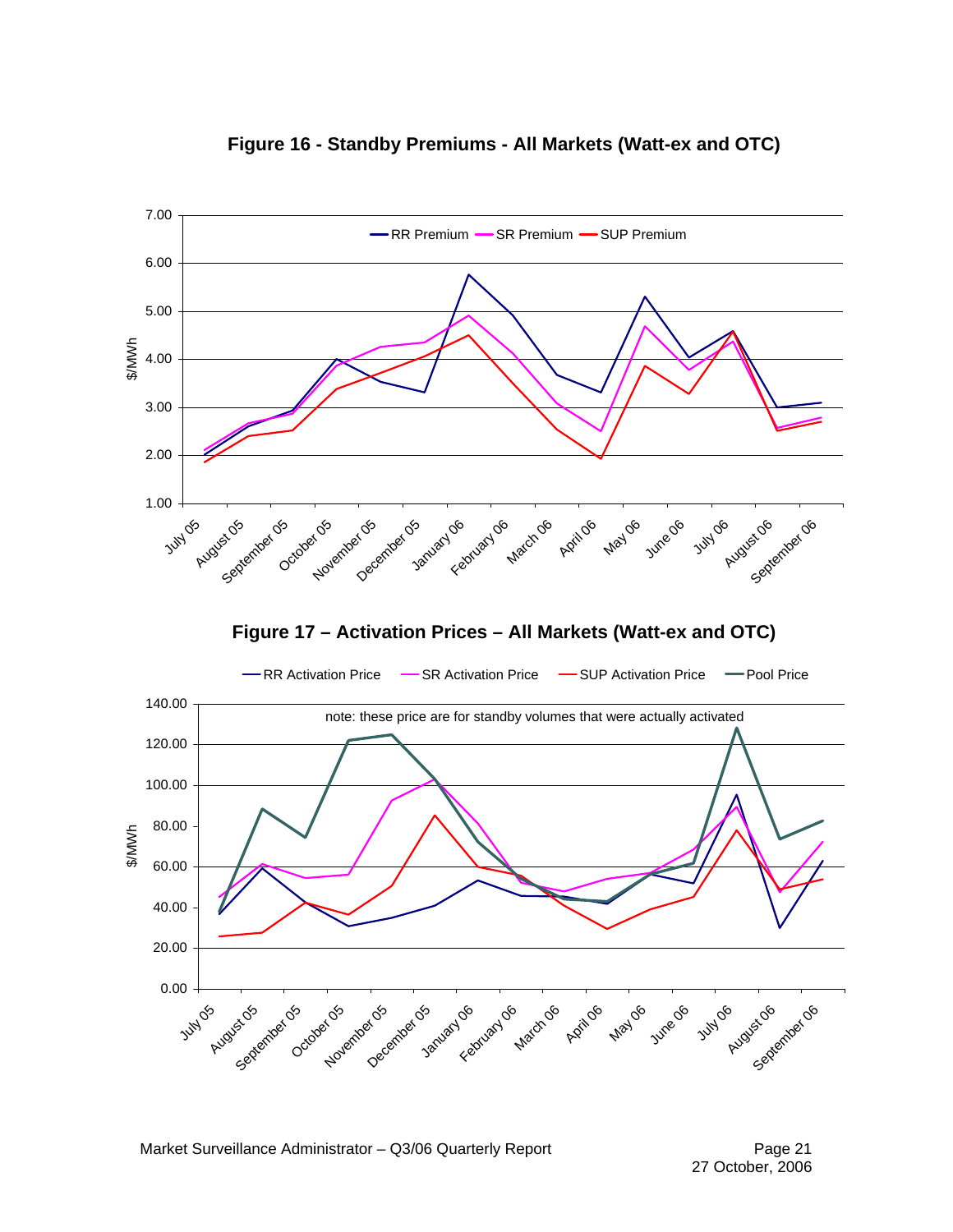

# **Figure 18 - Standby Activation Rates**

**Figure 19 - OTC Procurement as a % of Total Procurement** 

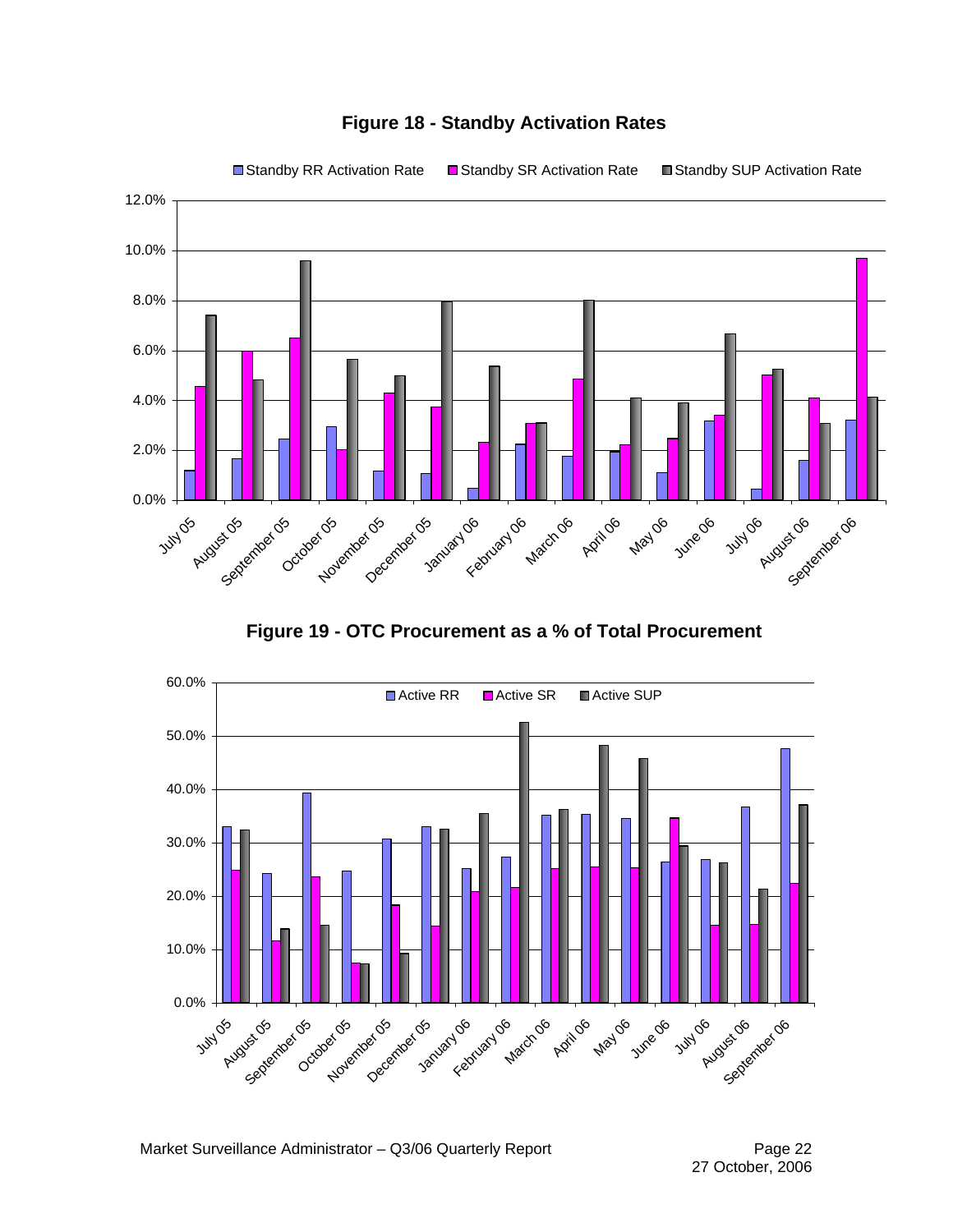

**Figure 20 - Active Regulating Reserve Settlement by Market** 

**Figure 21 - Active Spinning Reserve Settlement Price by Market** 

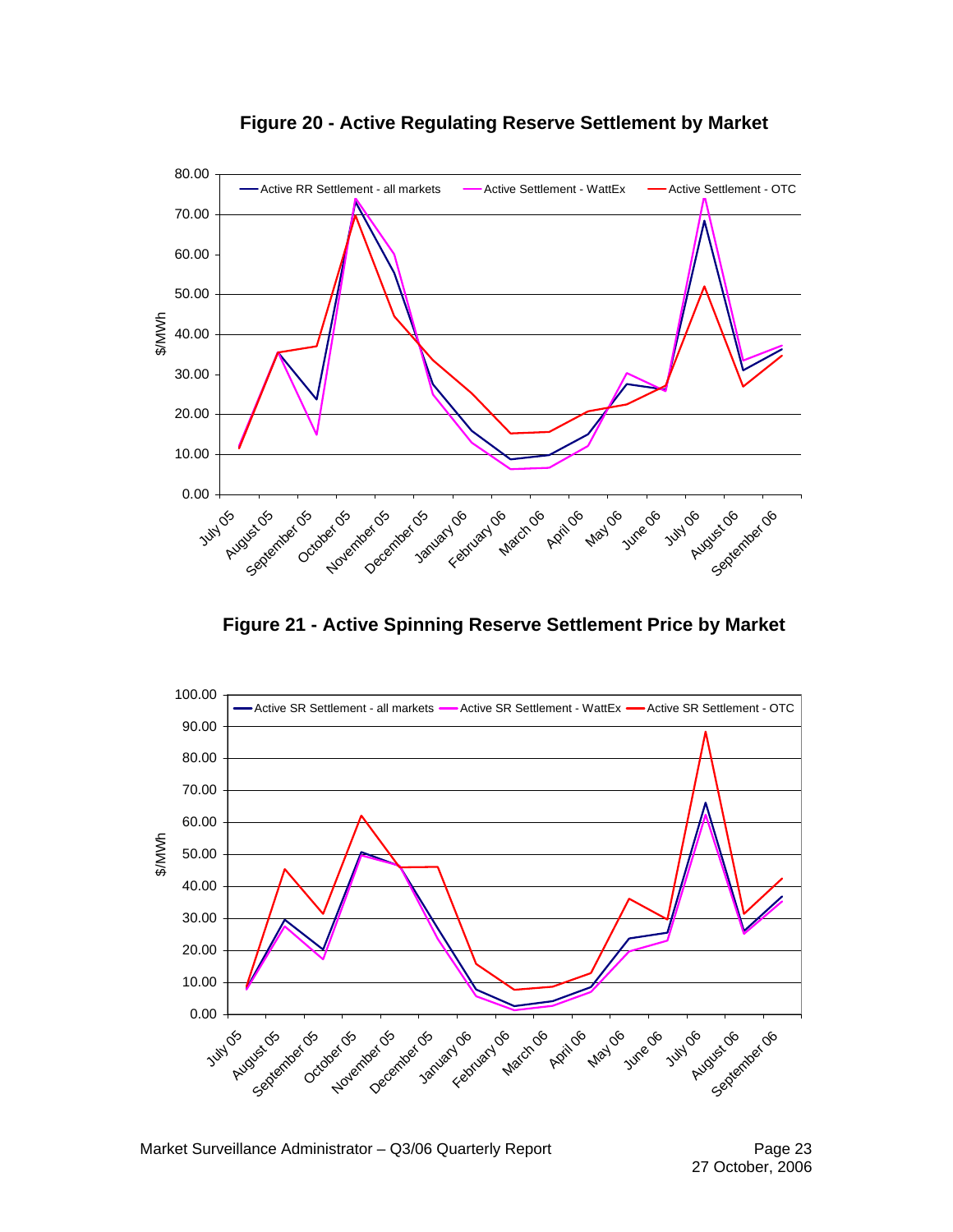

**Figure 22 - Active Supplemental Reserve Settlement Price by Market** 

**Figure 23 – Active Regulating Reserve Market Share by Fuel Type**